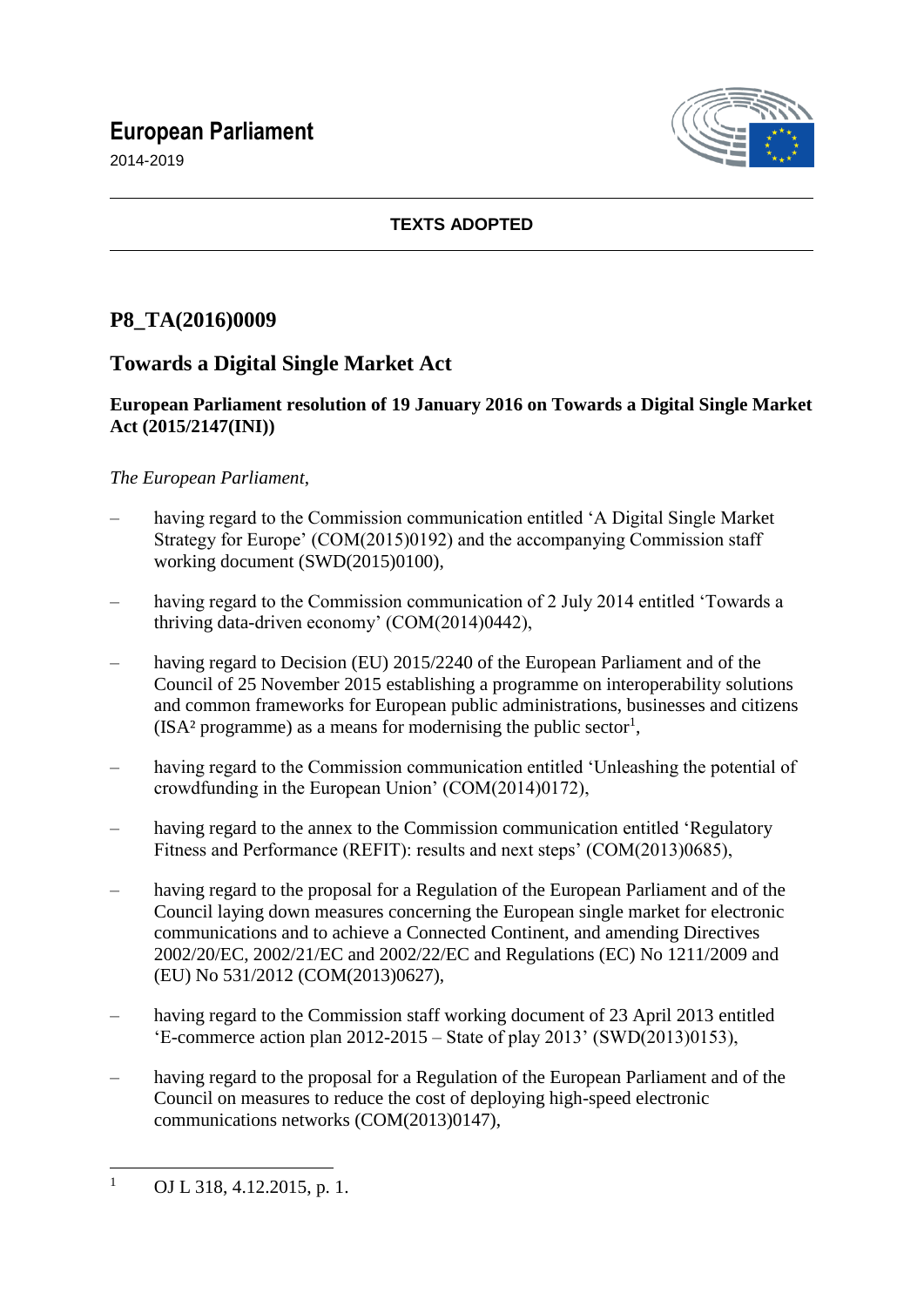- having regard to the proposal for a Directive of the European Parliament and of the Council concerning measures to ensure a high common level of network and information security across the Union (COM(2013)0048),
- having regard to the Commission communication of 18 December 2012 entitled 'On Content in the Digital Single Market' (COM(2012)0789),
- having regard to the proposal for a Directive of the European Parliament and of the Council on the accessibility of public sector bodies' websites (COM(2012)0721),
- having regard to the Commission communication of 10 October 2012 entitled 'A stronger European industry for growth and economic recovery' (COM(2012)0582),
- having regard to the Commission communication of 3 October 2012 entitled 'Single' Market Act II – Together for new growth' (COM(2012)0573),
- having regard to the Commission communication of 13 April 2011 to the European Parliament, the Council, the Economic and Social Committee and the Committee of the Regions entitled 'Single Market Act: Twelve levers to boost growth and strengthen confidence' (COM(2011)0206),
- having regard to the Commission communication of 27 October 2010 to the European Parliament, the Council, the Economic and Social Committee and the Committee of the Regions entitled 'Towards a Single Market Act: For a highly competitive social market economy – 50 proposals for improving our work, business and exchanges with one another' (COM(2010)0608),
- having regard to the proposal for a Directive of the European Parliament and of the Council amending Directive 2006/116/EC of the European Parliament and of the Council on the term of protection of copyright and related rights (COM(2008)0464),
- having regard to Regulation (EU) 2015/758 of the European Parliament and of the Council of 29 April 2015 concerning type-approval requirements for the deployment of the eCall in-vehicle system based on the 112 service and amending Directive  $2007/46$ /EC<sup>1</sup>,
- having regard to Regulation (EU) No 910/2014 of the European Parliament and of the Council of 23 July 2014 on electronic identification and trust services for electronic transactions in the internal market and repealing Directive 1999/93/ $\text{EC}^2$ ,
- having regard to Regulation (EU) No 283/2014 of the European Parliament and of the Council of 11 March 2014 on guidelines for trans-European networks in the area of telecommunications infrastructure and repealing Decision No  $1336/97/EC^3$ ,
- having regard to Directive 2014/26/EU of the European Parliament and of the Council of 26 February 2014 on collective management of copyright and related rights and

 $\overline{1}$  $\frac{1}{2}$  OJ L 123, 19.5.2015, p. 77.

<sup>&</sup>lt;sup>2</sup> OJ L 257, 28.8.2014, p. 73.

<sup>3</sup> OJ L 86, 21.3.2014, p. 14.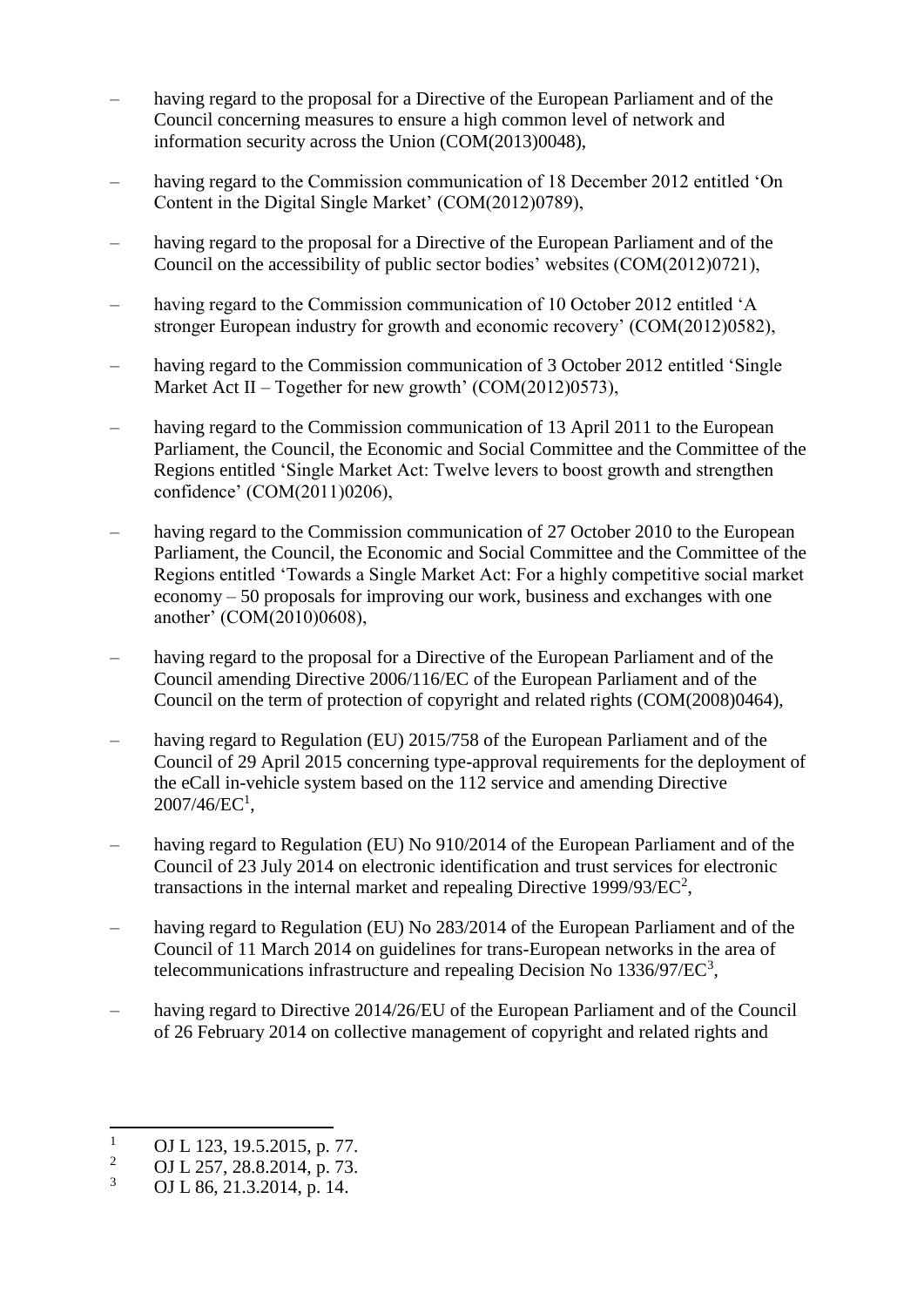multi-territorial licensing of rights in musical works for online use in the internal  $market<sup>1</sup>$ ,

- having regard to Regulation (EU) No 1316/2013 of the European Parliament and of the Council of 11 December 2013 establishing the Connecting Europe Facility, amending Regulation (EU) No 913/2010 and repealing Regulations (EC) No 680/2007 and (EC) No  $67/2010^2$ ,
- having regard to Directive 2013/37/EU of the European Parliament and of the Council of 26 June 2013 amending Directive 2003/98/EC on the re-use of public sector information<sup>3</sup> (PSI Directive),
- having regard to Regulation (EU) No 524/2013 of the European Parliament and of the Council of 21 May 2013 on online dispute resolution for consumer disputes and amending Regulation (EC) No 2006/2004 and Directive 2009/22/EC (Regulation on consumer  $ODR)^4$ ,
- having regard to Directive 2010/13/EU of the European Parliament and of the Council of 10 March 2010 on the coordination of certain provisions laid down by law, regulation or administrative action in Member States concerning the provision of audiovisual media services<sup>5</sup>,
- having regard to Decision No 243/2012/EU of the European Parliament and of the Council of 14 March 2012 establishing a multiannual radio spectrum policy programme<sup>6</sup>,
- having regard to Directive 2011/83/EU of the European Parliament and of the Council of 25 October 2011 on consumer rights, amending Council Directive 93/13/EEC and Directive 1999/44/EC of the European Parliament and of the Council and repealing Council Directive 85/577/EEC and Directive 97/7/EC of the European Parliament and of the Council<sup>7</sup>,
- having regard to Regulation (EC) No 1211/2009 of the European Parliament and of the Council of 25 November 2009 establishing the Body of European Regulators for Electronic Communications (BEREC) and the Office<sup>8</sup>,
- having regard to Directive 2006/123/EC of the European Parliament and of the Council of 12 December 2006 on services in the internal market<sup>9</sup>,
- having regard to Directive 2002/58/EC of the European Parliament and of the Council of 12 July 2002 concerning the processing of personal data and the protection of privacy in the electronic communications sector<sup>1</sup>,

 $\frac{5}{6}$  OJ L 95, 15.4.2010, p. 1.

- <sup>8</sup> OJ L 337, 18.12.2009, p. 1.<br><sup>9</sup> OJ L 376, 27, 12, 2006, p. 36
- <sup>9</sup> OJ L 376, 27.12.2006, p. 36.

 $\overline{1}$  $\frac{1}{2}$  OJ L 84, 20.3.2014, p. 72.

<sup>&</sup>lt;sup>2</sup> OJ L 348, 20.12.2013, p. 129.<br>
OJ L 175, 27.6.2013, p. 1

 $\frac{3}{4}$  OJ L 175, 27.6.2013, p. 1.

<sup>&</sup>lt;sup>4</sup> OJ L 165, 18.6.2013, p. 1.<br>5 OJ L 95, 15, 4, 2010, p. 1.

 $^{6}$  OJ L 81, 21.3.2012, p. 7.<br>  $^{7}$  OJ L 304, 22, 11, 2011, p.

 $\frac{7}{8}$  OJ L 304, 22.11.2011, p. 64.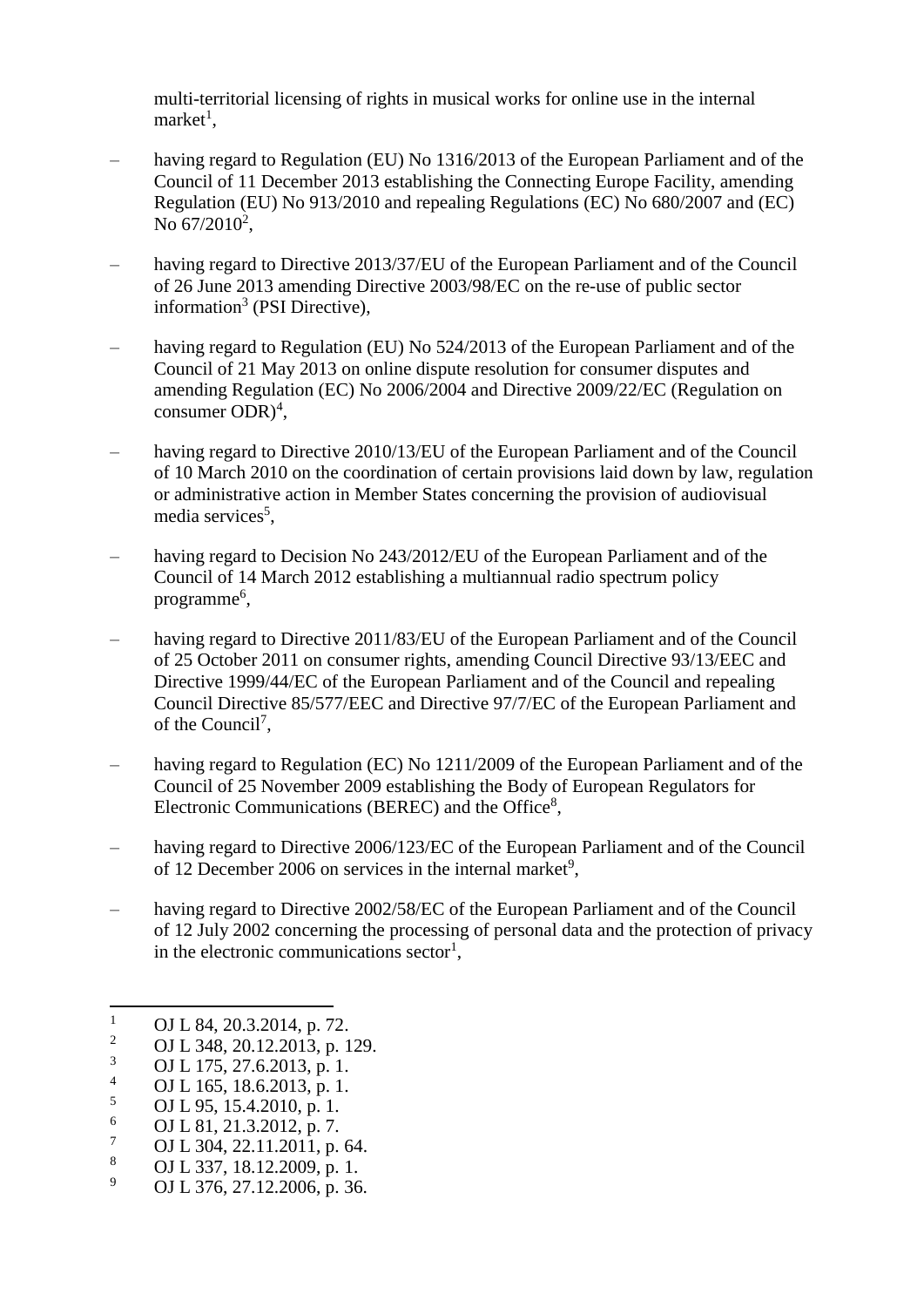- having regard to Directive 96/9/EC of the European Parliament and of the Council of 11 March 1996 on the legal protection of databases<sup>2</sup>,
- having regard to the First evaluation of Directive 96/9/EC on the legal protection of databases,
- having regard to Directive 95/46/EC of the European Parliament and of the Council of 24 October 1995 on the protection of individuals with regard to the processing of personal data and on the free movement of such data<sup>3</sup>, including the amendments brought by Regulation (EC) No 1882/2003,
- having regard to the agreement of 28 September 2015 on 5G partnership between China and the European Union and related agreements,
- having regard to its resolution of 9 July 2015 on the implementation of Directive 2001/29/EC of the European Parliament and of the Council of 22 May 2001 on the harmonisation of certain aspects of copyright and related rights in the information society<sup>4</sup>,
- having regard to its resolution of 9 June 2015 on 'Towards a renewed consensus on the enforcement of Intellectual Property Rights: An EU Action Plan'<sup>5</sup>,
- having regard to its resolution of 10 March 2015 on the Annual Report on EU Competition Policy<sup>6</sup>,
- having regard to its resolution of 27 November 2014 on supporting consumer rights in the digital single market<sup>7</sup>,
- having regard to its resolution of 27 February 2014 on private copying levies<sup>8</sup>,
- having regard to its resolution of 4 February 2014 on an integrated parcel delivery market for the growth of e-commerce in the  $EU^9$ ,
- having regard to its resolution of 15 January 2014 on reindustrialising Europe to promote competitiveness and sustainability $^{10}$ ,
- having regard to its resolution of 10 December 2013 on unleashing the potential of cloud computing in Europe<sup>11</sup>,
- having regard to its resolution of 10 December 2013 on the evaluation report regarding BEREC and the Office<sup>1</sup>,

 $\mathbf{1}$  $\frac{1}{2}$  OJ L 201, 31.7.2002, p. 37.

<sup>&</sup>lt;sup>2</sup> OJ L 77, 27.3.1996, p. 20.<br><sup>3</sup> OJ L 281, 22, 11, 1005, p. 2

 $\frac{3}{4}$  OJ L 281, 23.11.1995, p. 31.

<sup>&</sup>lt;sup>4</sup> Texts adopted, P8\_TA(2015)0273.<br>
Taxts adopted, P8\_TA(2015)0220.

 $5$  Texts adopted, P8\_TA(2015)0220.

 $\frac{6}{7}$  Texts adopted, P8\_TA(2015)0051

 $\frac{7}{8}$  Texts adopted, P8\_TA(2014)0071.

 $\frac{8}{9}$  Texts adopted, P7\_TA(2014)0179.

 $^{9}$  Texts adopted, P7\_TA(2014)0067.<br><sup>10</sup> Texts adopted, P7\_TA(2014)0032.

<sup>&</sup>lt;sup>10</sup> Texts adopted, P7\_TA(2014)0032.<br><sup>11</sup> Texts adopted, P7\_TA(2013)0535.

Texts adopted, P7\_TA(2013)0535.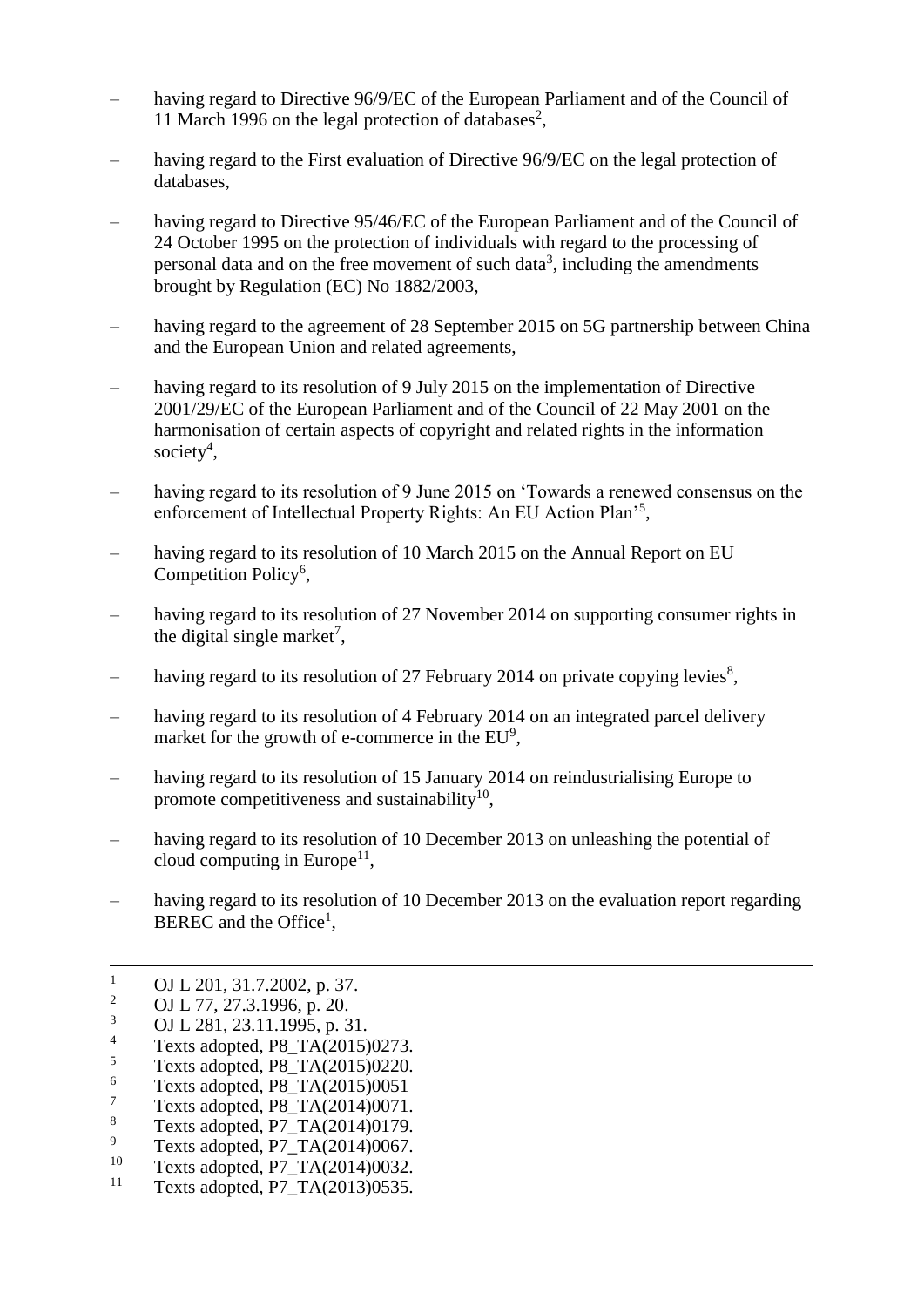- having regard to its resolution of 24 October 2013 on the implementation report on the regulatory framework for electronic communications<sup>2</sup>,
- having regard to its resolution of 22 October 2013 on misleading advertisement practices<sup>3</sup>,
- having regard to its resolution of 12 September 2013 on the Digital Agenda for Growth, Mobility and Employment: time to move up a gear<sup>4</sup>,
- having regard to its resolution of 4 July 2013 on completing the digital single market<sup>5</sup>,
- having regard to its resolution of 11 June 2013 on a new agenda for European Consumer Policy<sup>6</sup>,
- having regard to its resolution of 22 May 2013 on the implementation of the Audiovisual Media Services Directive<sup>7</sup>,
- having regard to its resolution of 11 December 2012 on completing the Digital Single Market<sup>8</sup>,
- having regard to its resolution of 11 September 2012 on the online distribution of audiovisual works in the European Union<sup>9</sup>,
- having regard to its resolution of 12 June 2012 on critical information infrastructure protection – achievements and next steps: towards global cyber-security<sup>10</sup>,
- having regard to its resolution of 20 April 2012 on a competitive digital single market eGovernment as a spearhead $^{11}$ ,
- having regard to its resolution of 21 September 2010 on completing the internal market for e-commerce<sup>12</sup>,
- having regard to its resolution of 15 June 2010 on internet governance: the next steps<sup>13</sup>,
- having regard to its resolution of 5 May 2010 on a new Digital Agenda for Europe:  $2015 \text{.} \text{eu}^{14}$ ,
- having regard its resolution of 15 June 2010 on the Internet of Things<sup>1</sup>,

 $\overline{a}$ 

- <sup>11</sup> OJ C 258 E, 7.9.2013, p. 64.
- <sup>12</sup> OJ C 50 E, 21.2.2012, p. 1.<br><sup>13</sup> OJ C 236 E 12.8.2011, p. 3
- <sup>13</sup> OJ C 236 E, 12.8.2011, p. 33.
- OJ C 81 E, 15.3.2011, p. 45.

<sup>&</sup>lt;sup>1</sup> Texts adopted, P7\_TA(2013)0536.<br><sup>2</sup> Texts adopted, P7\_TA(2013)0454.

<sup>&</sup>lt;sup>2</sup> Texts adopted, P7\_TA(2013)0454.<br><sup>3</sup> Texts adopted, P7\_TA(2013)0426.

 $3 \text{ Texts adopted, P7\_TA}(2013)0436.$ 

 $^{4}$  Texts adopted, P7\_TA(2013)0377.

 $^{5}$  Texts adopted, P7\_TA(2013)0327.

 $\frac{6}{7}$  Texts adopted, P7\_TA(2013)0239.

 $\frac{7}{8}$  Texts adopted, P7\_TA(2013)0215.

<sup>&</sup>lt;sup>8</sup> OJ C 434, 23.12.2015, p. 2.<br><sup>9</sup> OJ C 252 E 2.12.2012, p. 6.

<sup>&</sup>lt;sup>9</sup> OJ C 353 E, 3.12.2013, p. 64.<br><sup>10</sup> OJ C 332 E 15 11 2013, p. 22

<sup>&</sup>lt;sup>10</sup> OJ C 332 E, 15.11.2013, p. 22.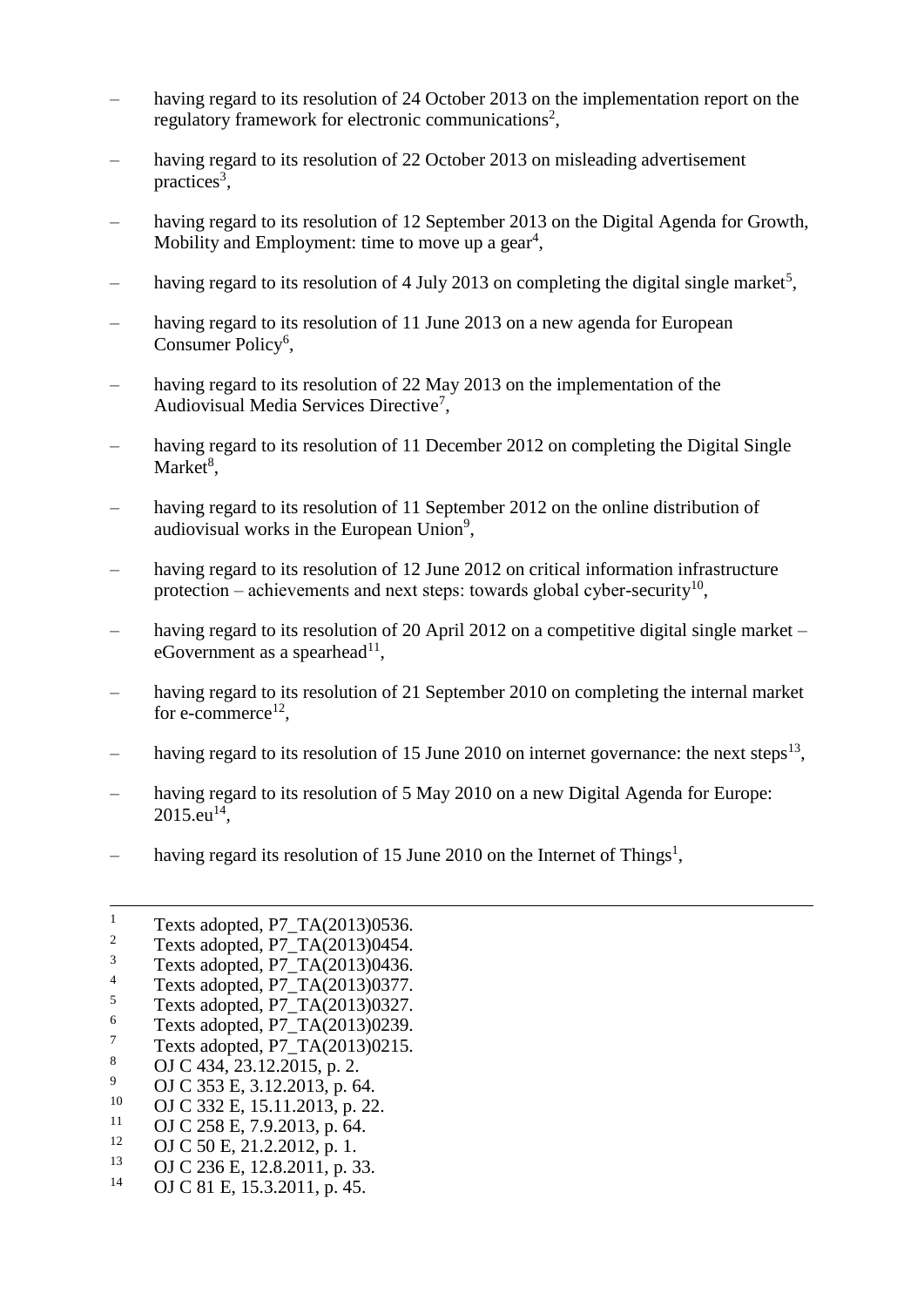- having regard to the Charter of Fundamental Rights of the European Union, as incorporated into the Treaties by Article 6 of the EU Treaty,
- having regard to Article 9 of the United Nations Convention on the Rights of People with Disabilities (UN CRPD), ratified by the EU on 23 December 2010 (2010/48/EC),
- having regard to the Convention on the Protection and Promotion of the Diversity of Cultural Expressions adopted by the United Nations Educational, Scientific and Cultural Organisation (UNESCO) on 20 October 2005,
- having regard to Articles 9, 12, 14, 16 and 26 of the Treaty on the Functioning of the European Union (TFEU),
- having regard to Rule 52 of its Rules of Procedure,
- having regard to the joint deliberations of the Committee on Industry, Research and Energy and the Committee on the Internal Market and Consumer Protection under Rule 55 of the Rules of Procedure,
- having regard to the report of the Committee on Industry, Research and Energy and the Committee on the Internal Market and Consumer Protection and the opinions of the Committee on Employment and Social Affairs, the Committee on Culture and Education, the Committee on Legal Affairs, the Committee on Civil Liberties, Justice and Home Affairs, the Committee on Economic and Monetary Affairs and the Committee on Transport and Tourism (A8-0371/2015),
- A. whereas the rapidly evolving use of the internet and mobile communications has changed the way citizens, companies and their employees communicate, access information and knowledge, invent, consume, share, participate and work; whereas this has expanded and changed the economy, facilitating access by small and medium-sized companies to a potential customer base of 500 million customers within the EU, as well as to global markets, and allowing individuals the opportunity to develop new, entrepreneurial ideas and business models;
- B. whereas all Union policies and legislation in the area of the Digital Single Market should allow new opportunities for users and businesses and new innovative crossborder online services at competitive prices to emerge and grow, remove barriers between Member States and facilitate access for European businesses, in particular SMEs and start-ups, to cross-border market, as key for growth and employment in the EU, while recognising that these opportunities will inevitably involve structural changes and taking a holistic approach, including the social dimension, and the need for the digital skills gap to be quickly filled;
- C. whereas while 75 % of the value added by the digital economy comes from traditional industry, the digital transformation of traditional industry remains weak, with only 1,7 % of EU enterprises making full use of advanced digital technologies and only 14 % of SMEs using the internet as a sales channel; whereas Europe must use the great potential of the ICT sector to digitise the industry and maintain global competitiveness;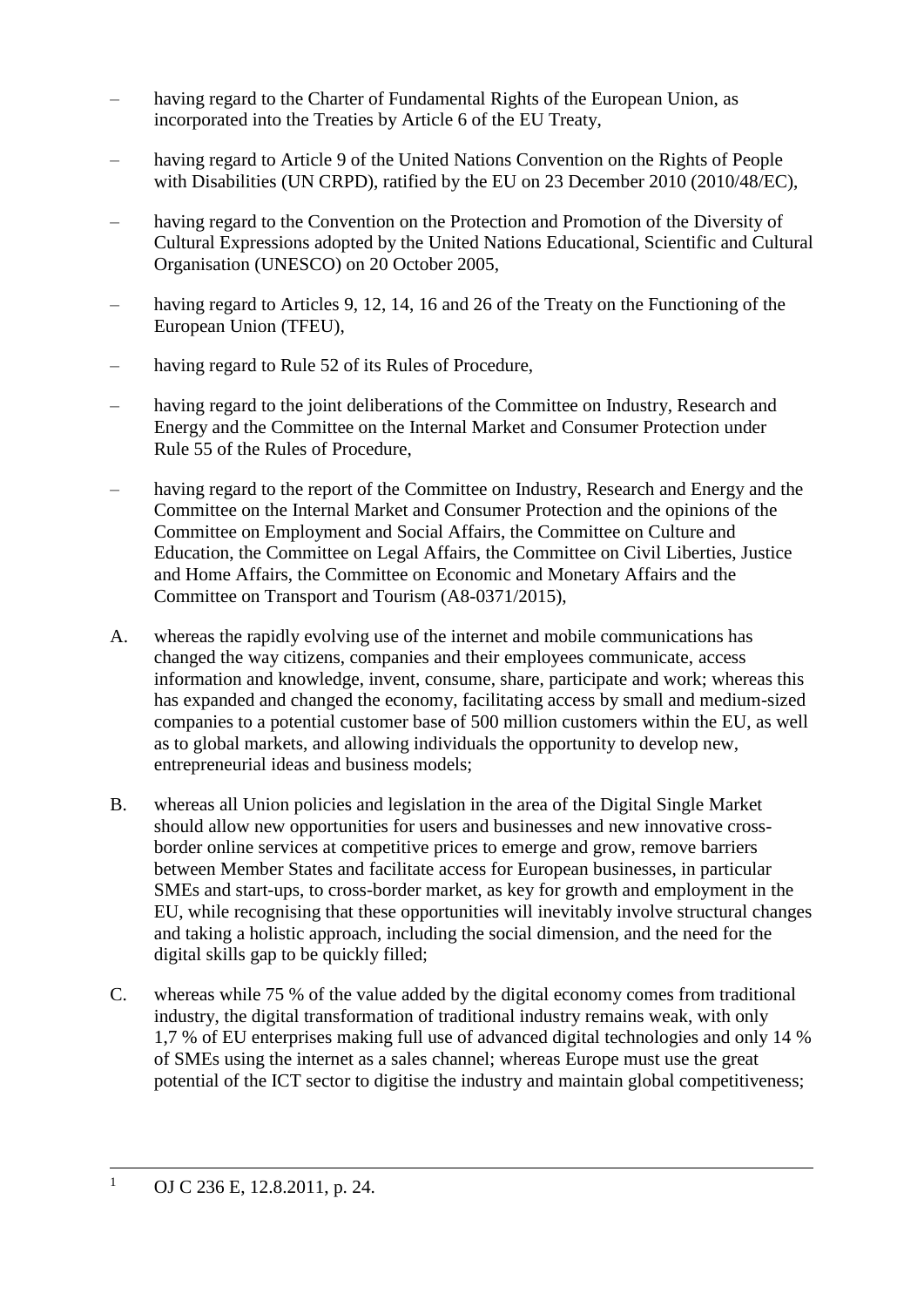- D. whereas building a data economy depends heavily on a legal framework that encourages the development, curation, maintenance and augmentation of databases, and is therefore dependent on a legal framework that is innovation-friendly and practical;
- E. whereas in 2013 the market size of the sharing economy was around USD 3,5 billion worldwide, and today the Commission is forecasting a growth potential that goes over USD 100 billion;
- F. whereas a high and consistent level of consumer protection, empowerment and satisfaction necessarily entails choice, quality, flexibility, transparency, information, interoperability and an accessible, secure online environment with a high level of data protection;
- G. whereas creativity and innovation are the drivers of the digital economy, and whereas it is therefore essential to ensure a high level of protection of intellectual property rights;
- H. whereas  $44,8\%$  of households in the EU<sup>1</sup> do not have access to fast internet, and current policies and incentives have failed to deliver adequate digital infrastructure, particularly in rural areas;
- I. whereas the regions in the EU are on very different levels when it comes to their digital connectivity, human capital, use of internet, integration of digital technology by businesses, and digital public services as shown by the Digital Agenda Scoreboard; whereas the regions which score low on these five indicators run the risk of missing out on the benefits of the digital era;

## *1. INTRODUCTION: WHY WE NEED A DIGITAL SINGLE MARKET*

- 1. Welcomes the Communication on 'A Digital Single Market Strategy for Europe'; considers that achieving a Digital Single Market, based on a common set of rules, could foster EU competitiveness, have positive effects on growth and jobs, relaunch the Single Market and make society more inclusive, offering new opportunities to citizens and businesses, especially by exchanging and sharing innovation, believes that the horizontal approach taken needs now to be strengthened in its implementation, including the timely adoption of the 16 initiatives, as the digital drivers affect each and every citizen and dimension of society and the economy;
- 2. Agrees with the Commission that the governance and timely delivery of the Digital Single Market is a shared responsibility of the European Parliament, the Council and the Commission; encourages the Commission to engage with societal and social stakeholders and to involve them in the decision-making process to the widest extent possible;
- 3. Believes that better regulation requires taking an approach to legislation that is digital by default, principle-based, and technologically neutral; in order to provide room for innovation, it requires an assessment of whether existing legislation, complementary non-regulatory actions and enforcement frameworks, following necessary consultations and impact assessments, are fit for purpose in the digital age, in light of new technologies and new business models, with the aim of overcoming legal fragmentation

 $\overline{1}$ <sup>1</sup> Eurostat 2014: http://ec.europa.eu/eurostat/statisticsexplained/index.php/Information\_society\_statistics\_at\_regional\_level#People\_who\_nev er\_used\_the\_internet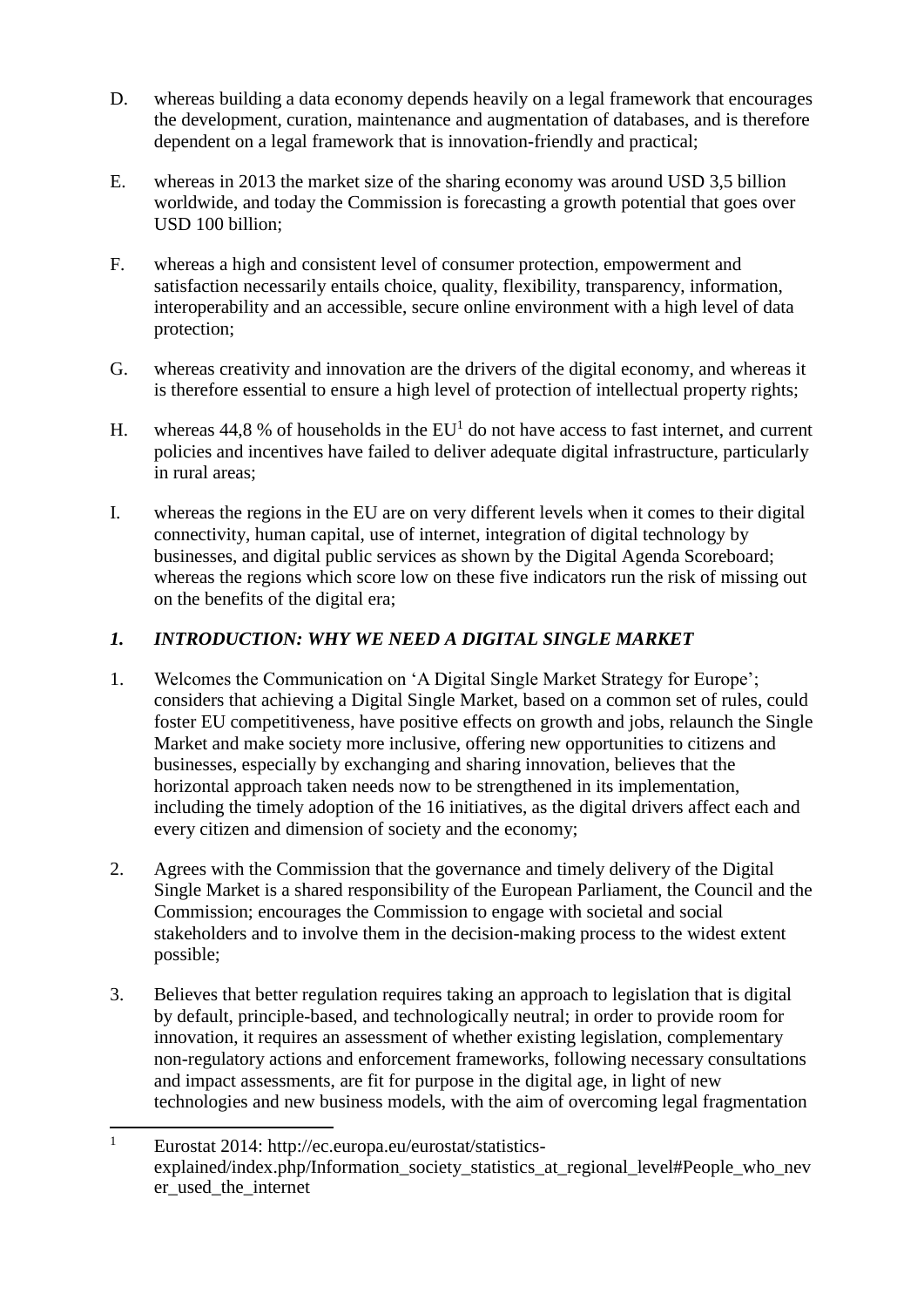of the single market, reducing administrative burden, and boosting growth and innovation;

- 4. Considers that the trust of citizens and businesses in the digital environment is vital to fully unlocking innovation and growth in the digital economy; is convinced that reinforcing their trust, through data protection and security standards and a high level of consumer protection and empowerment, as well as up-to-date legislation for businesses, should be at the basis of public policy, while recognising that the business models of digital businesses are built on the trust of their users;
- 5. Points out that e-commerce generates EUR 500 billion per year in the European Union and is an important complement to offline trade, while providing consumers with greater choice, especially in remote areas, and SMEs with new opportunities; calls on the Commission to identify and dismantle barriers affecting e-commerce in order to build a genuine cross-border e-commerce market; believes that these barriers include lack of interoperability and common standards, lack of adequate information allowing consumers to make informed decisions, and inadequate access to enhanced cross-border payments;
- 6. Supports the Commission's plan to ensure that EU competition policy applies fully to the digital single market, as competition gives consumers more choice but will also provide a level playing field, and regrets that the current lack of a European digital framework has highlighted the failure to reconcile the interests of large and small providers;
- 7. Stresses the urgent need for the Commission and the Member States to promote a more dynamic economy that allows innovation to flourish and removes barriers for businesses, in particular innovative ones, SMEs, start-ups and scale-ups, so that they can access markets in a level playing field, through the development of e-government, a future-proof and integrated regulatory and non-regulatory framework, access to finance, including new funding models for EU start-ups, SMEs and civil society initiatives, and a long-term investment strategy in digital infrastructure, skills, digital inclusion, research and innovation; recalls that the basis of innovation-friendly policy that fosters competition and innovation should include the possibility for projects to access financing possibilities; calls upon the Commission, therefore, to ensure that crowdfunding can be done seamlessly across borders, and encourages the Member States to introduce incentives for crowdfunding;
- 8. Believes that the effects of digitalisation on health and safety at work need to be assessed and existing health and safety measures adapted accordingly; notes the possibility of accidents to which persons teleworking or crowdworking from home may be exposed; emphasises that work-related mental health problems such as burnout caused by constant accessibility and the erosion of traditional working time arrangements represents a serious risk for workers; calls on the Commission to arrange for a study to be produced on the spillover effects of digitalisation, such as greater labour intensity, on workers' psychological wellbeing and family life and on the development of cognitive abilities in children;
- 9. Calls on the Commission, in cooperation with the Member States, to further develop initiatives to boost entrepreneurship, particularly innovative business models that will help change the mind-set on how success is defined and promote an entrepreneurial and innovation culture; believes, in addition, that the diversity and specific attributes of the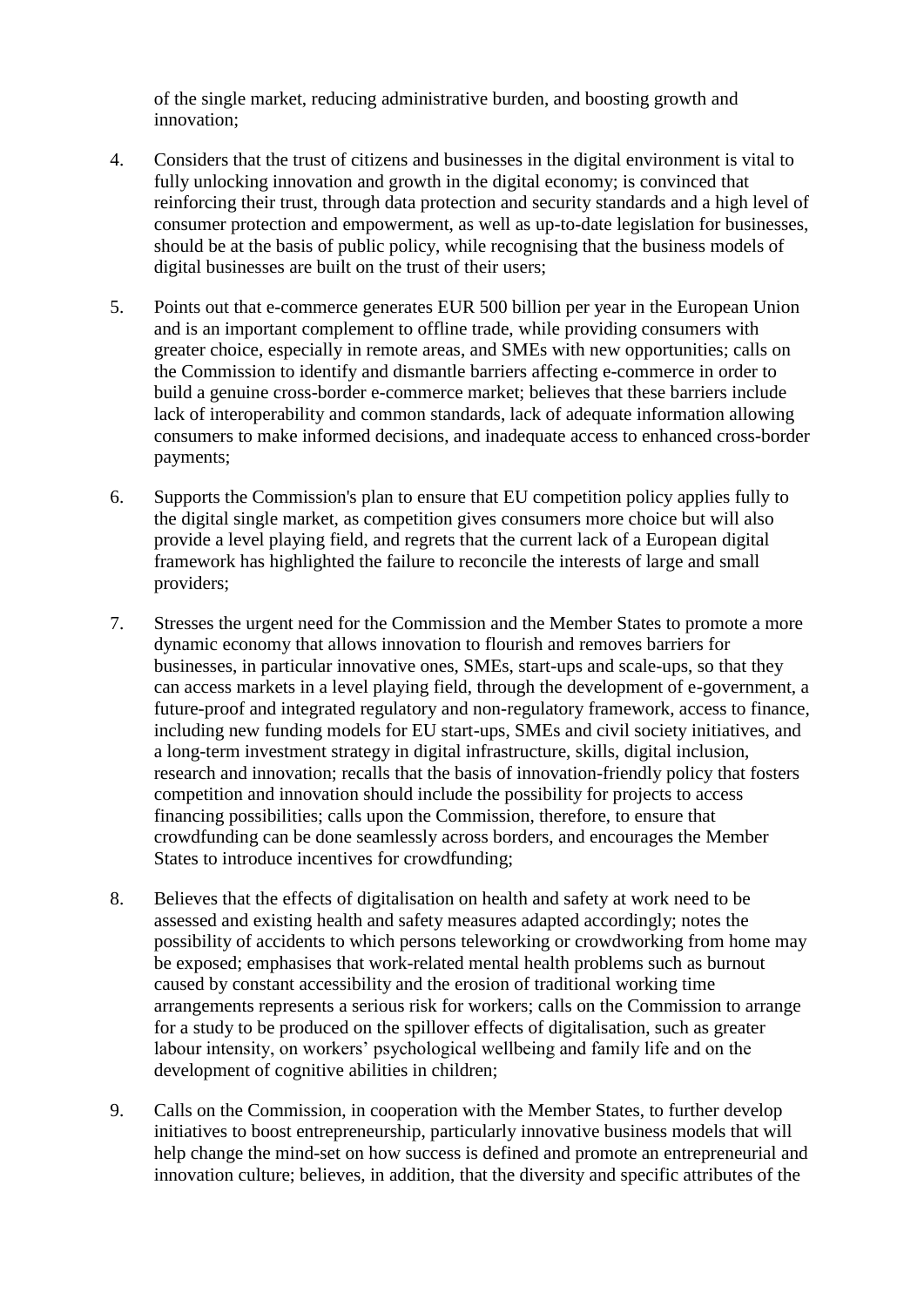different national innovation hubs can be turned into a real competitive advantage for the EU on the global market, so they should be interconnected and innovative ecosystems where different sectors and businesses cooperate should be strengthened;

- 10. Is concerned about the different national approaches taken so far by the Member States on regulating the internet and the sharing economy; urges the Commission to take initiatives, in line with EU competences, to support innovation and fair competition, remove barriers to digital trade, and preserve economic and social cohesion and the integrity of the single market: calls on the Commission also to preserve the internet as an open, neutral, secured, inclusive, global platform for communication, production, participation, creation, cultural diversity and innovation, in the interest of citizens, consumers and the success of European companies globally;
- 11. Notes that the digital revolution affects every aspect of our societies, bringing about challenges and opportunities; believes that it has the potential to further empower citizens, consumers and entrepreneurs in ways not possible before; calls on the Commission to develop a policy that fosters active participation of citizens and allows them to benefit from the digital shift; calls further on the Commission to continue to assess how the digital revolution shapes European society;
- 12. Calls on the Commission to fight legal fragmentation by significantly increasing the coordination of its various DGs while drafting new regulation and strongly encouraging the Member States to ensure that the way they are implementing the regulation remains coherent;
- 13. Stresses the need for compliance with fundamental rights, in particular data protection legislation, by all initiatives developed under the Digital Single Market Strategy, while recognising the strategy's added value for the EU economy; recalls the importance of swift adoption of both the General Data Protection Regulation and the Data Protection Directive, in the interest of both data subjects and businesses; calls for a revision of the ePrivacy Directive to ensure the consistency of its provisions with the data protection package by the time the package enters into force;

## *2. BETTER ACCESS FOR CONSUMERS AND BUSINESSES ACROSS EUROPE TO THE DIGITAL SINGLE MARKET*

#### *2.1. Cross-border e-commerce rules that consumers and business can trust*

14. Welcomes the Commission's undertaking to adopt a strong proposal on online contracts covering digital content purchased online and to improve consumers' legal protection in this sphere; believes that any such improvements must be targeted and that differences between content, on the one hand, and tangible goods on the other should be carefully analysed; points out that while consumers who buy content on a tangible medium are protected by consumer protection laws, consumer rights when buying digital content online remain largely unregulated and unclear, particularly with regard to legal guarantees, defective content and specific unfair terms regarding digital content; highlights that the current classification of all digital content as services may raise concerns, as it may not conform to consumer expectations, since streaming service subscriptions are not distinguished from downloadable content purchases; agrees that consumers should enjoy an equivalent and future-proof level of protection regardless of whether they purchase digital content online or offline;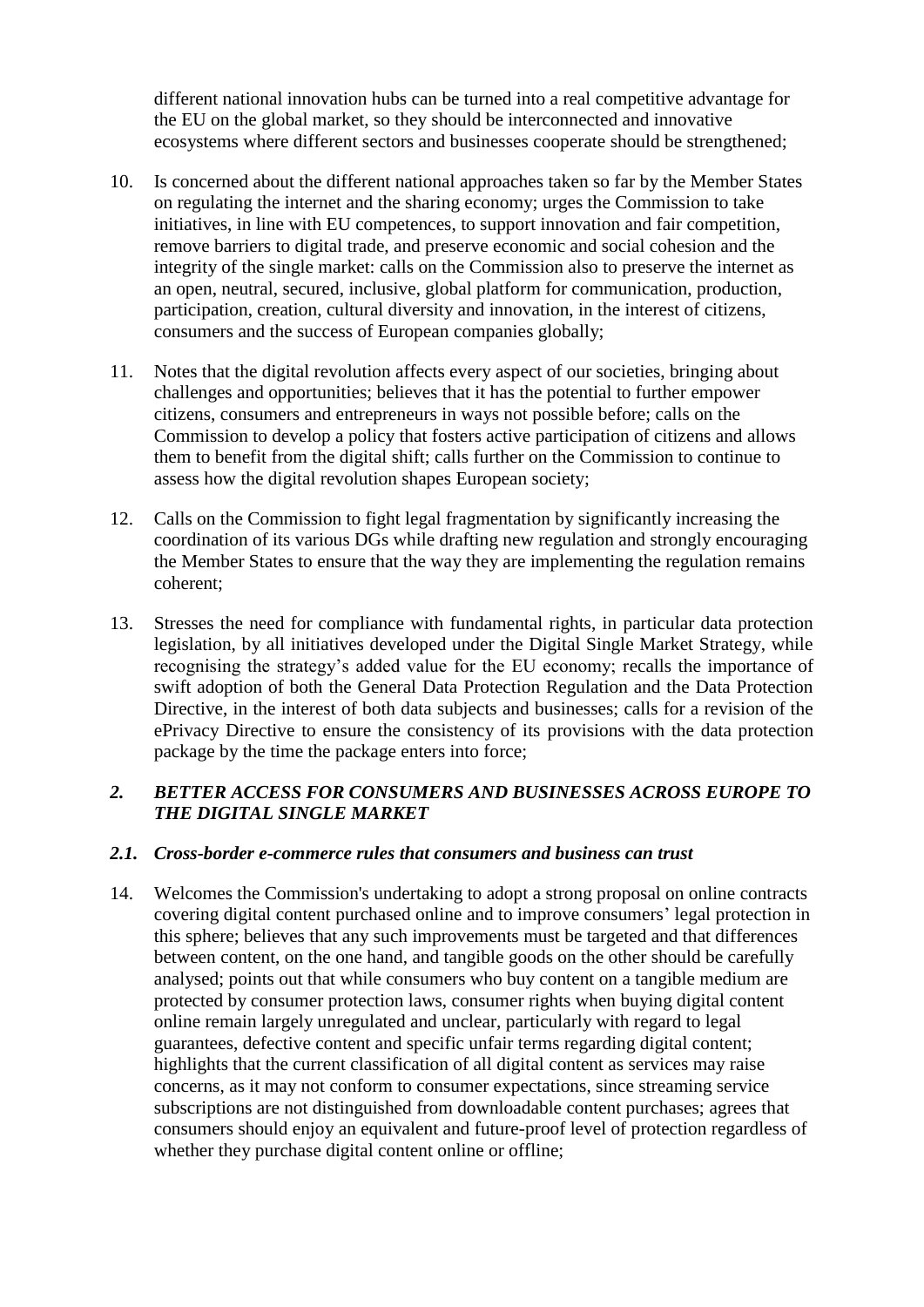- 15. Believes that further harmonisation of the legal framework governing businessto-consumer online sales of digital content and tangible goods, irrespective of whether they are cross-border or domestic transactions, while maintaining the coherence of online and offline rules, avoiding a race to the regulatory bottom, closing legislative gaps and building upon existing consumer legislation, constitutes a practical and proportionate approach; emphasises that this should be done in a technology-neutral manner and not impose unreasonable costs for business;
- 16. Considers that the Commission's proposals for cross-border contract rules for consumers and businesses should avoid the risk of a growing disparity between the applicable legal standards for offline and online purchases, and believes that online and offline sales should be dealt with coherently and treated equally on the basis of the existing high level of consumer protection, as different legal standards might be perceived by consumers as a denial of their rights; insists that any new proposal should observe Article 6 of the Rome I Regulation, and points out that the Commission is planning a REFIT of the whole consumers acquis for 2016; calls on the Commission in this context to consider whether the Commission`s planned proposal for tangible goods ought not to be launched at the same time as the REFIT;
- 17. Believes that contractual rules for digital content need to be principle-based in order to be technologically neutral and future-proof; stresses, furthermore, with regard to the Commission proposal in this area, the importance of avoiding inconsistency and overlap with existing legislation, as well as any risk of creating an unjustified legal divide in the long run between online and offline contracts and different distribution channels, also bearing in mind the consumer acquis REFIT;
- 18. Requests an 'Active Consumers' strategy to assess in particular whether consumer switching is facilitated in the online world, and whether action is needed to make consumer switching easier, in order to boost competition in online markets; points further to the need to ensure accessible e-commerce services through the whole value chain, including accessible information, accessible payment mechanisms and customer service;
- 19. Calls on the Commission to assess, together with stakeholders, the feasibility, usefulness and potential opportunities and weaknesses created by the introduction of sector-specific EU trustmarks for online sales, drawing on best practices of existing trustmark schemes in the Member States in order to engender consumer trust and quality, particularly in relation to cross-border online sales, and to end the possibly confusing large numbers of existing trustmarks, in parallel with assessing other options such as self-regulation or the setting-up of stakeholder groups to define common principles of customer service;
- 20. Welcomes the Commission's overall efforts in establishing the EU-wide online dispute resolution (ODR) platform, and calls on the Commission to work towards the timely and correct implementation of the ODR Regulation, especially concerning translation facilities, as well as the ADR directive, together with the Member States; calls on the Commission and the relevant stakeholders to consider how access to information on common consumer complaints could be further improved;
- 21. Calls for an ambitious enforcement framework of the consumer acquis and of the Services Directive; encourages the Commission to make use of all the means at its disposal to ensure the full and correct implementation of existing rules, and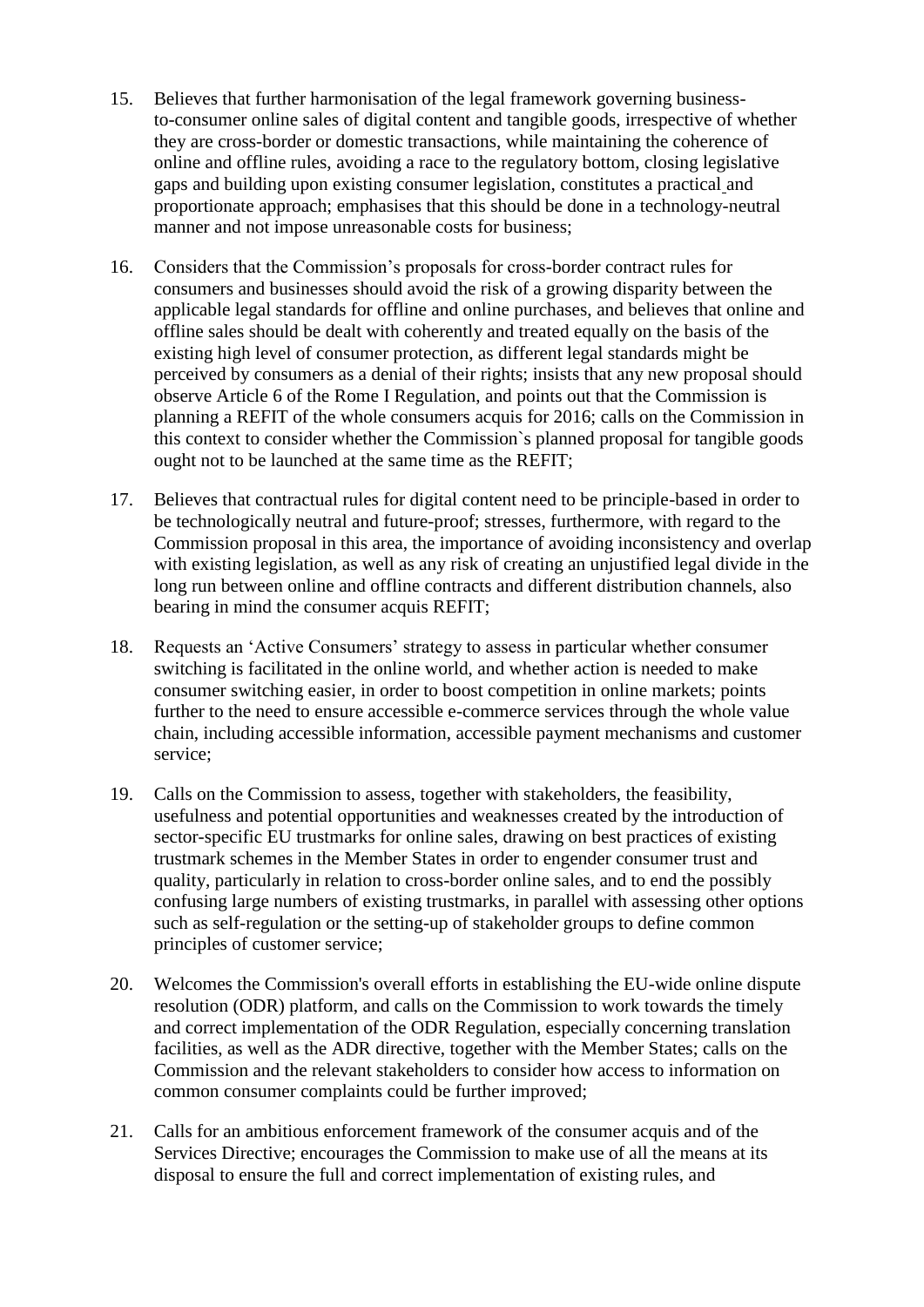infringement procedures whenever incorrect or insufficient implementation of the legislation is identified;

- 22. Calls on the Commission and the Member States to adopt the necessary measures against the sales of illicit content and goods online by increasing cooperation and exchange of information and best practices to combat illegal activity on the internet; stresses in this context that digital content supplied to consumers should be free of any third-party rights, which could prevent the consumer from enjoying the digital content in accordance with the contract;
- 23. Calls for a thorough, targeted and evidence-based analysis of whether all actors in the value chain, including online intermediaries, online platforms, content and service providers, and also offline intermediaries such as resellers and retailers, should take reasonable and adequate measures against illegal content, counterfeit goods and intellectual property rights infringements on a commercial scale, while safeguarding the ability of end-users to access and distribute information or run applications and services of their choice;
- 24. Stresses that the zero-tolerance principle as regards the transposition of EU regulations must be a fundamental rule for the Member States and the European Union; takes the view, nevertheless, that infringement proceedings should always be the last resort and should be opened only after several attempts at coordination and rectification have been made; emphasises that it is vital to shorten the duration of these proceedings;
- 25. Welcomes a review of the Consumer Protection Cooperation Regulation announced by the Commission; considers that extension of competencies of supervisory authorities and strengthening of their mutual cooperation is a prerequisite for the effective enforcement of consumer rules for online shopping;

## *2.2. Affordable high-quality cross-border parcel delivery*

- 26. Highlights the fact that while parcel delivery services work well for consumers in some Member States, inefficient delivery services, especially as regards the final mile delivery, are one of the main barriers to cross-border e-commerce in some Member States and one of the most reported reasons for withdrawing from online transactions for both consumers and businesses; believes that the inadequacies of cross-border parcel delivery can be solved only from a European single market perspective, and underlines the importance of competition in this sector as well the need for the parcel industry to adapt to modern living patterns and offer flexible delivery options, such as networks of collection points, parcel points and price comparators;
- 27. Stresses that accessible, affordable, efficient and high-quality delivery services are an essential prerequisite for thriving cross-border e-commerce, and therefore supports the proposed measures to improve price transparency in order to increase consumer awareness of the price structure, information on liabilities in case of loss or damage, interoperability and the regulatory oversight that should be directed at the smooth functioning of cross-border parcel delivery markets, including promoting cross-border track-and-trace systems, allowing enough flexibility for the delivery market to evolve and adapt to technological innovations;
- 28. Calls on the Commission and the Member States to actively share best practices in the parcel delivery sector, and on the Commission to report to the European Parliament on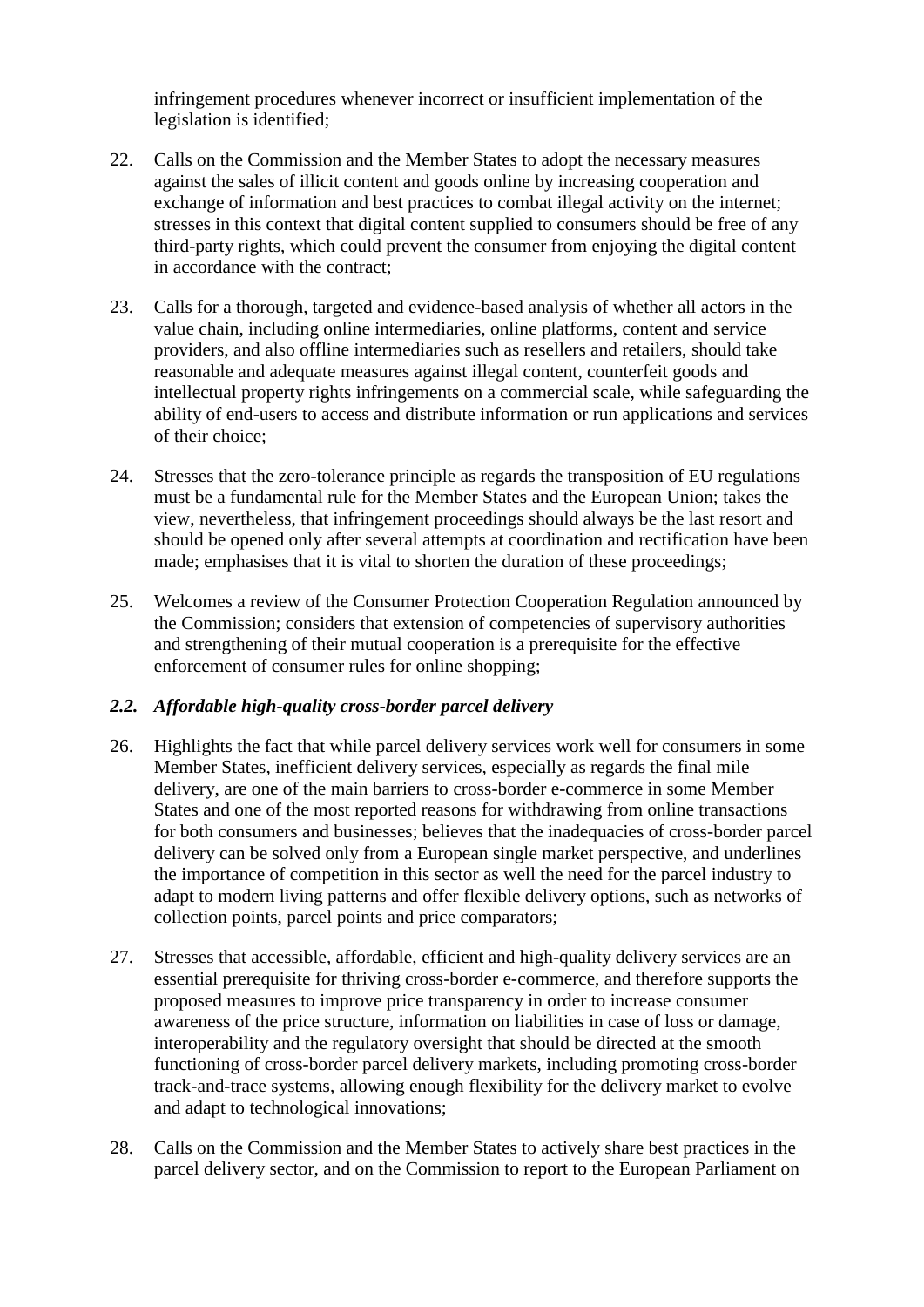the public consultation on cross-border parcel delivery, as well as presenting the results of the self-regulation exercise; welcomes the creation of an ad hoc working group on cross-border parcel delivery;

- 29. Calls on the Commission in addition to propose a comprehensive action plan, including guidelines for best practices, in cooperation with operators, to find innovative solutions to improve services, lower costs and the environmental impact, to further integrate the single market for parcel delivery and postal services, to dismantle barriers postal operators encounter in cross-border delivery, to strengthen the cooperation between BEREC and ERGP, and to propose if necessary a revision of the relevant legislation;
- 30. Stresses that the further harmonisation of parcel delivery by the Commission should not lead to lower social protection and working conditions for parcel deliverers, irrespective of their employment status; calls on the Commission and the Member States to ensure that workers´ rights in this sector concerning access to social security systems and the right to exercise collective actions are respected; highlights the fact that the provision of social security is a Member State competence;

#### *2.3. Preventing unjustified geo-blocking*

- 31. Considers that ambitious, targeted actions are needed to improve access to goods and services, in particular by ending unjustified geo-blocking practices and unfair price discrimination based on geographical location or nationality which often have the effect of building monopolies and of consumers resorting to illegal content;
- 32. Supports the Commission's commitment to address unjustified geoblocking in an effective manner by complementing the existing e-commerce framework and enforcing the relevant provisions of existing legislation; considers it vital to focus on business-tobusiness relations that lead to geo-blocking practices, such as selective distribution where that is not in accordance with competition law and market segmentation, as well as on technological measures and technical practices (such as IP tracking or the deliberate non-interoperability of systems) resulting in unjustified limitations on access to information society services provided across borders, on the conclusion of crossborder contracts to buy goods and services, and also on adjacent activities, such as payment and delivery of goods, taking into account the principle of proportionality, in particular for small and micro businesses;
- 33. Stresses the need for all consumers within the Union to be treated equally by online merchants selling in one or more Member States, including their access to discounts or other promotions;
- 34. Supports in particular the Commission's planned scrutiny of the practical enforcement of Article 20(2) of Directive 2006/123/EC on services in the internal market in order to analyse possible patterns of unjustified discrimination against consumers and other recipients of services based on their nationality or their country of residence; calls on the Commission to identify and define concise case groups of justified discrimination under Article 20(2) of the Services Directive in order to clarify what is unjustified discriminatory behaviour by private entities and in order to provide interpretative assistance to authorities responsible for applying Article 20(2) in practice, as referred to in Article 16 of the Services Directive; calls on the Commission to make concerted efforts to add the provision of Article 20(2) to the Annex of Regulation (EC) No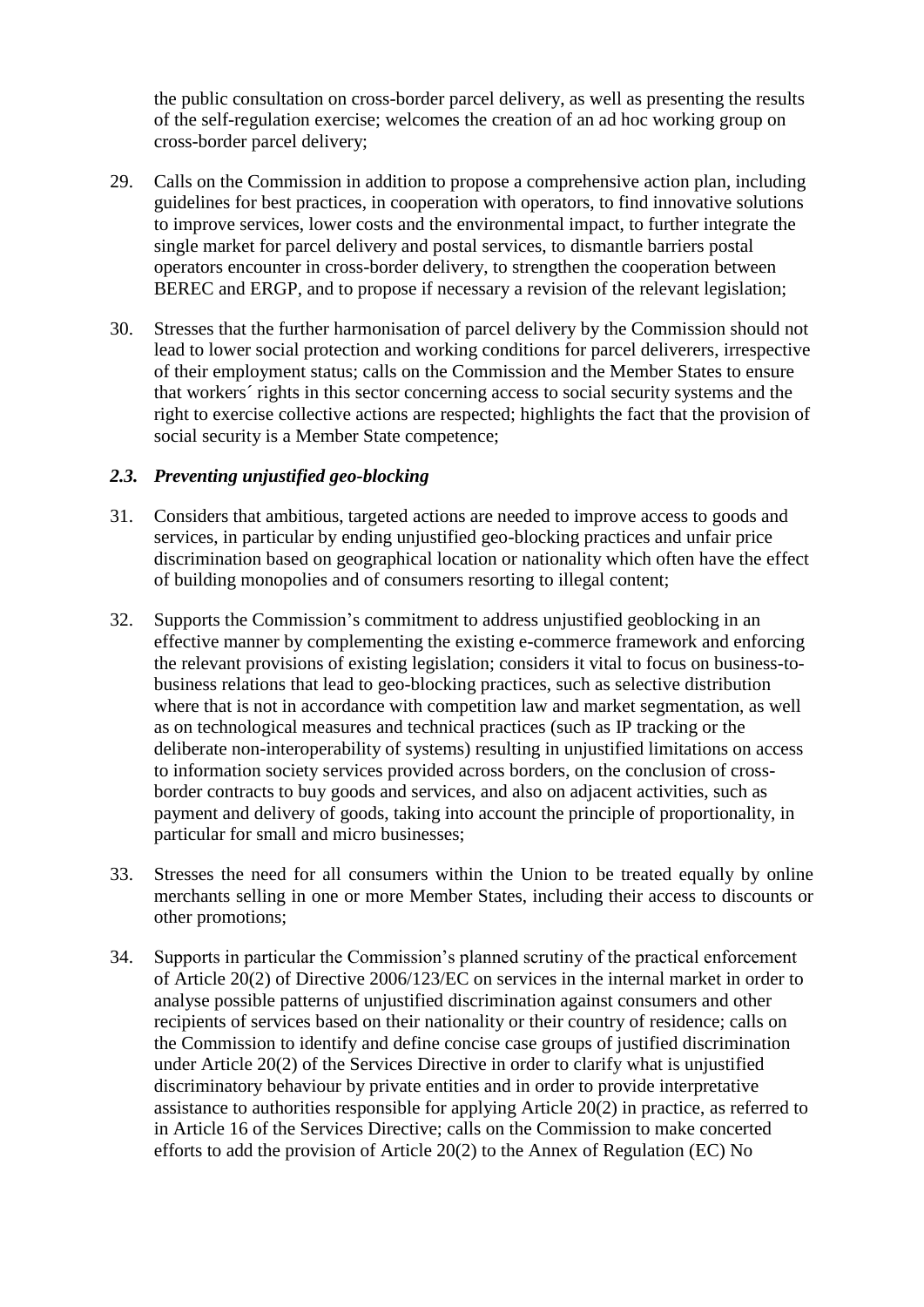2006/2004 in order to utilise the Consumer Protection Cooperation Network's investigation and enforcement powers;

- 35. Stresses that a ban on geo-blocking should never oblige retailers to deliver goods from their web shops to a certain Member State when they have no interest in selling their products to all Member States and prefer to stay small or only sell to consumers close to their shops;
- 36. Further points out the importance of the ongoing competition sector inquiry into the ecommerce sector in order to investigate, inter alia, whether unjustified geo-blocking restrictions, such as discrimination on the basis of IP address, postal address or the country of issue of credit cards, infringe the rules of EU competition law; stresses the importance of increasing consumer and business confidence by taking into account the sector enquiry results and assessing whether targeted changes to the Block Exemption Regulation are necessary, including Article 4a and Article 4b, in order to limit undesirable re-routing and territorial restrictions;
- 37. Welcomes the Commission's proposal to enhance portability and interoperability in order to stimulate the free circulation of legally acquired, and legally available, content or services, as a first step towards bringing an end to unjustified geoblocking, as well as the accessibility and cross-border functionality of subscriptions; stresses that there is no contradiction between the principle of territoriality and measures to remove barriers to portability of content;
- 38. Cautions against indiscriminately promoting the issuing of mandatory pan-European licences since this could lead to a decrease in the content made available to users: highlights that the principle of territoriality is an essential element of the copyright system given the importance of territorial licensing in the EU;

#### *2.4. Better access to digital content – a modern, more European copyright framework*

- 39. Welcomes the Commission's commitment to modernise the current copyright framework to adapt it to the digital age; underlines that any modification should be targeted and focus on fair and appropriate remuneration for creators and other right holders, economic growth, competitiveness and enhanced consumer experience, but also on the need to ensure the protection of fundamental rights;
- 40. Stresses that professional activities or business models based on the violation of copyrights are a serious threat to the functioning of the Digital Single Market;
- 41. Believes that the reform should strike the right balance between all the interests involved; points out that the creative sector has specificities and different challenges, notably arising from the different types of content and creative works and from the business models used; whereas the 'Territoriality and its impact on the financing of audiovisual works' study underlines the important role of territorial licensing regarding the refinancing of European films; calls therefore on the Commission to better identify and take into account these specificities;
- 42. Calls on the Commission to make sure that any reform of the copyright directive should take into account the results of the ex-post impact assessment and the European Parliament resolution of 9 July 2015 on Directive 2001/29/EC, and be based on solid evidence, including an assessment of the possible impact of any modification on growth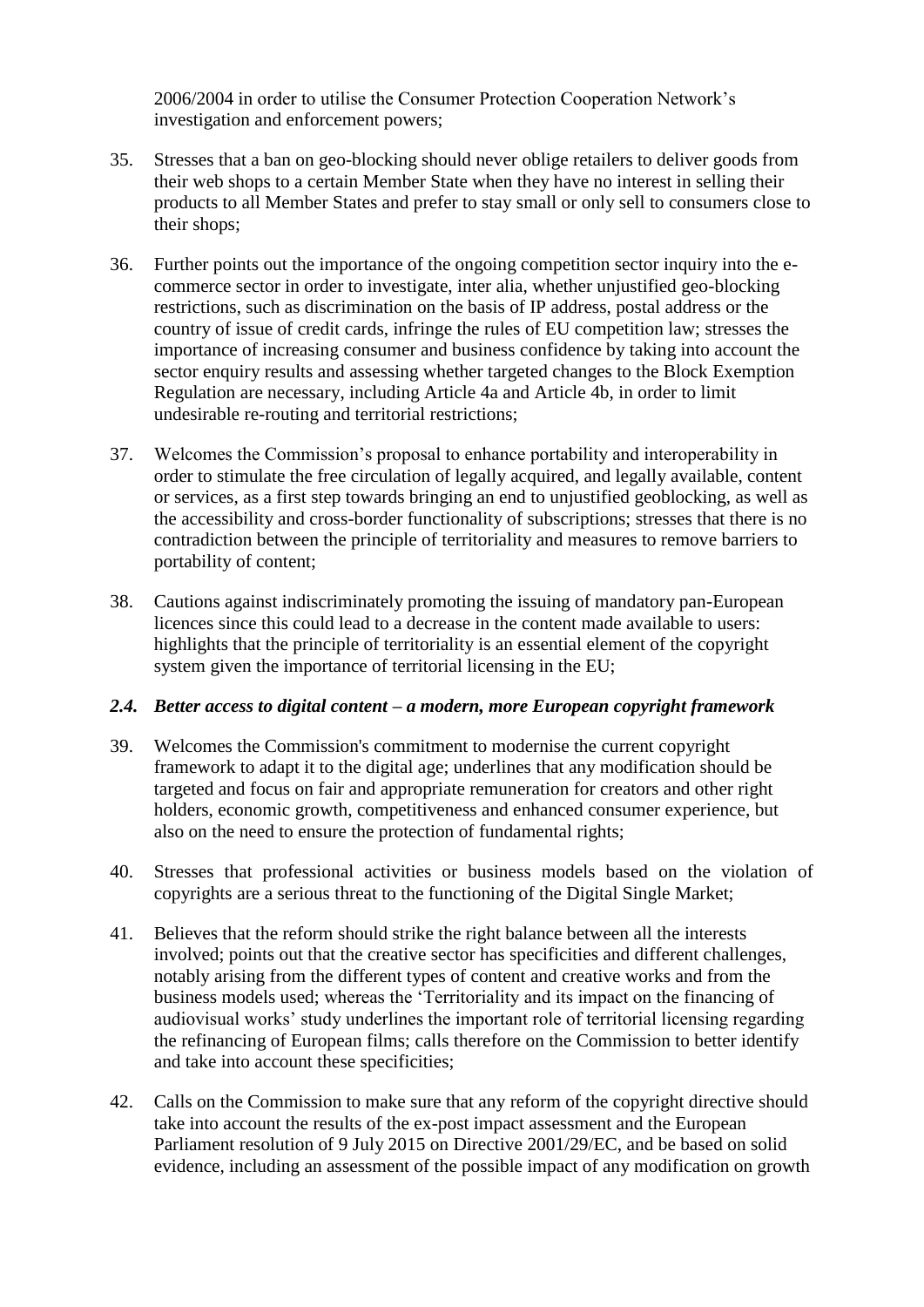and jobs, on cultural diversity and in particular on the production, financing and distribution of audiovisual works;

- 43. Highlights the crucial role of targeted exceptions and limitations to copyright in contributing to economic growth, innovation, job creation, encouraging future creativity and enhancing Europe's innovation and creative and cultural diversity; recalls Parliament's support for examining the application of minimum standards across the exceptions and limitations to copyright and the proper application of those exceptions and limitations set out in Directive 2001/29/EC;
- 44. Underlines that the approach to copyright exceptions and limitations should be balanced, targeted and format-neutral and should only be based on demonstrated needs, and should be without prejudice to European cultural diversity, its financing and the fair compensation of authors;
- 45. Emphasises that while the use of text and data mining needs greater legal certainty to enable researchers and educational institutions to make wider use of copyright-protected material, including across borders, any European-wide exception for text and data mining should apply only when the user has lawful access, and should be developed in consultation with all stakeholders following an evidence-based impact assessment;
- 46. Stresses the importance of improving the clarity and transparency of the copyright regime, in particular with regard to user-generated content and to private copying levies in those Member States which choose to apply them; notes, in this regard, that citizens should be informed of the actual amount of the copyright levy, its purpose and how it will be used;

#### *2.5. Reducing VAT-related burdens and obstacles when selling across borders*

- 47. Considers that, with due respect to national competences, in order to prevent market distortion, tax avoidance and tax evasion and to create a true European Digital Single Market, more coordination on taxation is needed*,* requiring inter alia the establishment of an EU-wide Common Consolidated Corporate Tax Base;
- 48. Considers as a priority the development of a simplified, uniform and consistent online VAT system to reduce compliance costs for small and innovative companies operating across Europe; welcomes the introduction of the VAT Mini One-Stop Shop, which is a step towards ending the temporary EU VAT regime; is nevertheless concerned that the absence of a threshold makes it difficult for certain SMEs to comply with the current regime; calls therefore on the Commission to review this regime in order to make it more business-friendly;
- 49. Calls, furthermore, for the tax neutrality principle to be fully respected for similar goods and services, regardless of whether they are digital or physical; calls on the Commission to submit a proposal, in accordance with the commitments given and as soon as possible, to allow Member States to reduce rates of VAT for the press, digital publishing, e-books and on-line publications in order to avoid discrimination in the single market;
- 50. Invites the Commission to facilitate the exchange of best practices between tax authorities and stakeholders to develop appropriate solutions for payment of taxes in the sharing economy;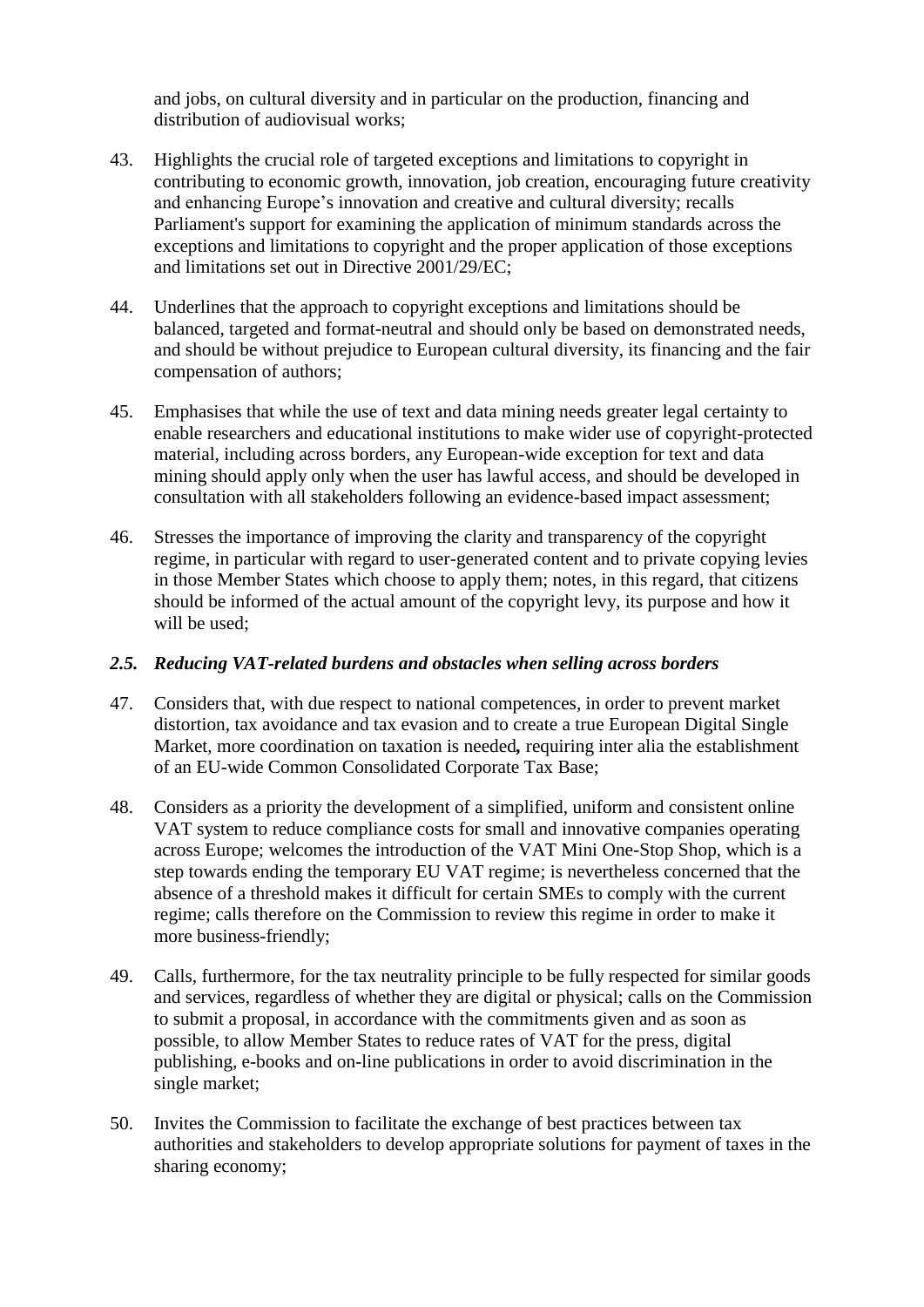51. Welcomes the adoption of the review of the payment services directive; stresses that if the Union is to enhance EU-wide e-commerce, pan-EU instant e-/m-payments under a common standard and the appropriate implementation of the review of the payment services directive must be achieved without delay;

## *3. CREATING THE RIGHT CONDITIONS AND A LEVEL PLAYING FIELD FOR ADVANCED DIGITAL NETWORKS AND INNOVATIVE SERVICES*

## *3.1. Making the telecoms rules fit for purpose*

- 52. Emphasises that private investments in fast and ultra-fast communication networks are a requirement for any digital progress that must be incentivised by a stable EU regulatory framework enabling all players to make investments, including in rural and remote areas; considers that increased competition has been associated with higher levels of infrastructure investment, innovation, choices and lower prices for consumers and businesses; considers that little evidence exists of a link between consolidation of operators and increased investment and output in networks; considers that this should be carefully assessed, and competition rules enforced, to avoid excessive market concentration, the creation of oligopolies at European level and a negative impact for consumers;
- 53. Highlights the importance of a successful implementation of EFSI to maximise investments by targeting projects with higher-risk profiles, boosting economic recovery, stimulating growth, and incentivising private investments, inter alia microfinancing and venture capital to support innovative companies at different funding stages of their development; stresses, in cases of market failure, the importance of fully exploiting the public funds already available for digital investments, of enabling synergies between EU programmes such as Horizon 2020, CEF, other relevant structural funds and other instruments, including community-based projects and state aid in compliance with state aid guidelines, inter alia to promote public WLAN networks in larger and smaller municipalities, as this has proved to be indispensable for regional, social and cultural integration as well as education;
- 54. Reminds the Member States of their commitment to reach by 2020 full deployment of at least minimum target speeds of 30 Mbps; calls on the Commission to evaluate whether the current broadband strategy for mobile and fixed networks, including targets, is future-proofed, and to meet the conditions for high connectivity for all to avoid the digital divide for the needs of the data-driven economy and the rapid deployment of 5G and ultra-fast broadband;
- 55. Stresses that the development of digital, including over the top (OTT) services, has increased demand and competition to the benefit of consumers and the need for investments in digital infrastructure; considers that the modernisation of the telecommunications framework should not lead to unnecessary regulatory burdens, but guarantee non-discriminatory access to networks and implement future-proof solutions, based where possible on similar rules for similar services that foster innovation and fair competition, and ensure consumer protection;
- 56. Stresses the need to ensure that end-user rights laid down in the telecommunications framework are coherent, proportionate and future-proofed, and, following the adoption of the Connected Continent package, include easier switching and transparency of contracts for end-users; welcomes the upcoming review of the Universal Services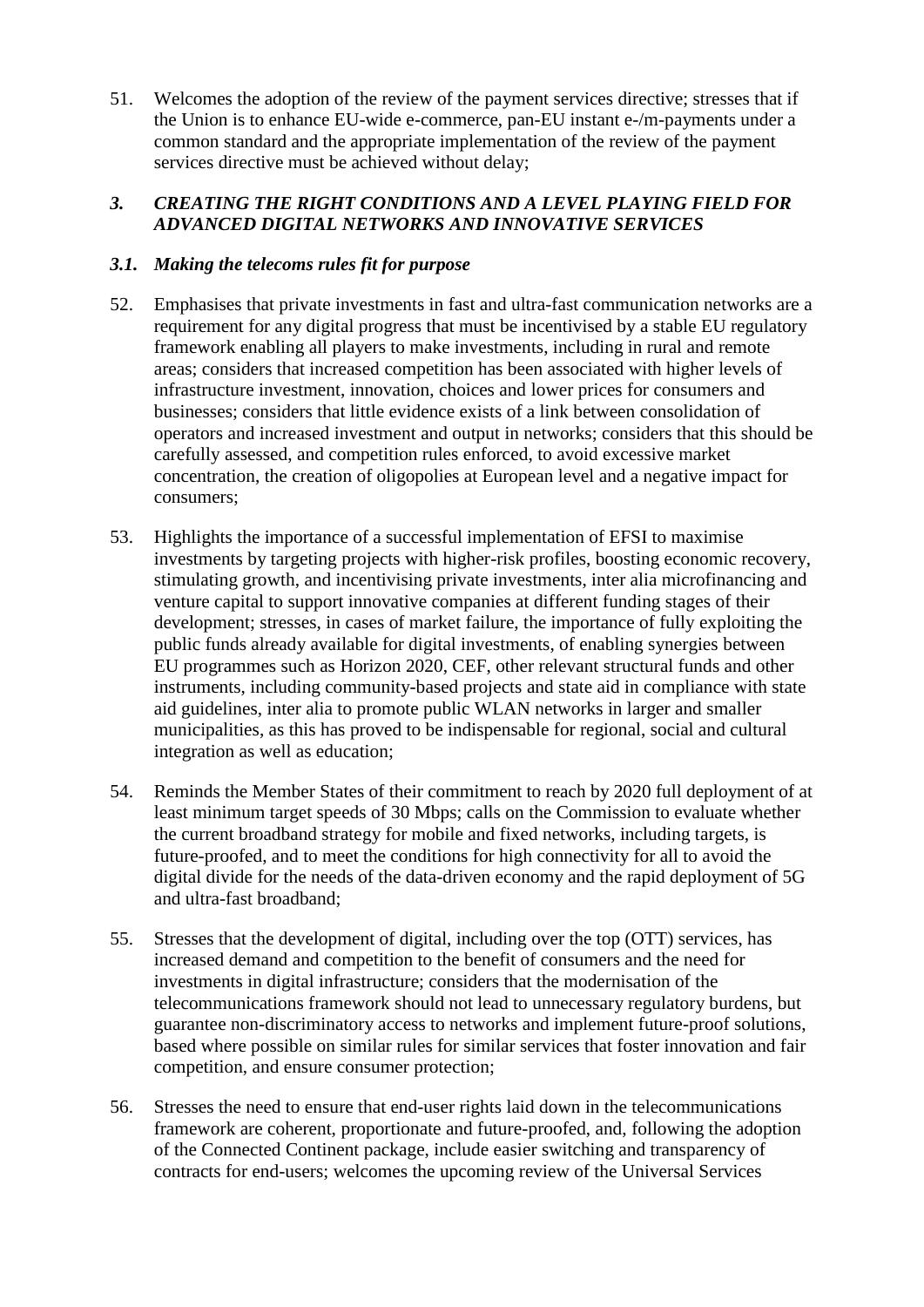Directive alongside the review of the telecommunications framework to ensure the requirements on high-speed broadband internet access are fit for purpose to reduce the digital divide and examine the availability of the 112 service;

- 57. Stresses that the European Digital Single Market should make daily life easier for the end consumer; calls, therefore, on the Commission to solve the problem of the crossborder handover of telephone calls so that consumers will be able to make uninterrupted telephone calls when crossing borders in the Union;
- 58. Welcomes the various ongoing public consultations launched by DG Connect recently on the digital agenda for Europe, notably on the review of EU telecoms rules, on the need for internet speed and quality beyond 2020 and on Online platforms, cloud and data, liability of intermediaries, and the collaborative economy, but urges the Commission to ensure consistency among all these parallel initiatives;
- 59. Highlights that radio spectrum is a critical resource for the internal market for mobile, wireless broadband communications, as well as broadcasting, and is essential for the future competitiveness of the European Union; calls as a priority for a harmonised and pro-competitive framework for spectrum allocation and effective management to prevent delays in spectrum allocation, and for a level playing field for all market players, and in light of the Lamy report<sup>1</sup>, for a long-term strategy on the future uses of the various bands of spectrum, which are necessary in particular for 5G deployment;
- 60. Stresses that the timely implementation and uniform, transparent enforcement across Member States of EU telecommunication rules such as the 'Connected Continent package' is a crucial pillar for establishing a Digital single market, to ensure the rigorous application of the net neutrality principle and, particularly with a timely wholesale review, to deliver the end of roaming charges for all European consumers by 15 June 2017;
- 61. Calls on the Commission, in order to further integrate the Digital single market, to ensure that a more efficient institutional framework is in place by strengthening the role, capacity and decisions of BEREC in order to achieve consistent application of the regulatory framework, ensure oversight in the development of the single market and resolve cross-border disputes; stresses, in this regard, the need to improve the financial and human resources and further enhance the governance structure of BEREC accordingly;

## *3.2. A media framework for the 21st century*

- 62. Stresses the dual character of audiovisual media as a social, cultural and economic asset; observes that the need for future European media regulation arises from the need to ensure and to promote diversity of audiovisual media and to set high standards for the protection of minors and consumers and personal data, fair conditions for competition and more flexibility regarding quantitative and commercial communication rules;
- 63. Stresses that the 'country of origin' principle enshrined in the AVMS Directive is a necessary prerequisite for the provision of audiovisual content across borders on the way to a common market in services; underlines, at the same time, that this principle

 $\mathbf{1}$ Report on the results of the work of the High Level Group on the future use of the UHF band.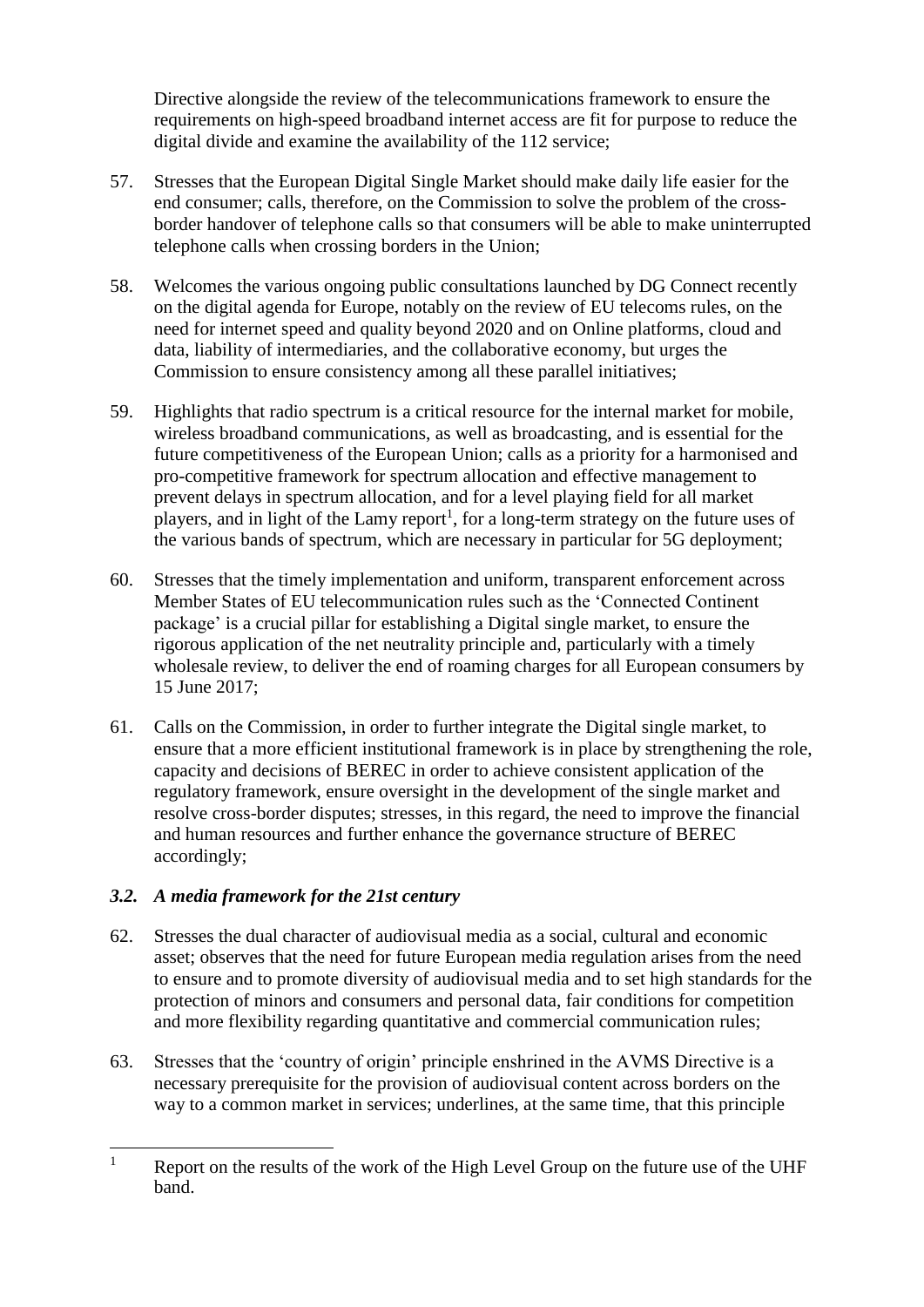does not prevent the achievement of social and cultural objectives and that it does not preclude the need to adapt EU law outside the AVMS Directive; stresses that in order to fight the practice of 'forum shopping', the country of origin of the advertising profit, the language of the service and the targeted public of the advertisement and content should be part of the criteria to determine or contest the 'country of origin' of an audiovisual media service;

- 64. Believes that everyone, including providers of online audiovisual media platforms and user interfaces, should be subject to the AVMS Directive as far as it concerns an audiovisual media service; underlines the importance of rules aimed at enhancing the findability of legal content and information in order to strengthen media freedom, pluralism and independent research, and to guarantee the non-discrimination principle, safeguarding linguistic and cultural diversity; stresses that to ensure the idea of findability of audiovisual content of public interest, the Member States can introduce specific rules that aim to preserve cultural and linguistic diversity and the variety of information, opinions and media, the protection of children, young people or minorities and the protection of consumers in general; calls for measures to ensure that audiovisual media services are made accessible to vulnerable people; urges the Commission to stimulate the legal offer of audiovisual media content by favouring independent European works;
- 65. Urges the Commission to take into account changing viewing patterns and new ways of accessing audiovisual content by aligning linear and non-linear services and by setting out European-level minimum requirements for all audiovisual media services, with a view to ensuring their consistent application, except where such content is an indispensable completion of other than audiovisual content or services; calls on the Commission and the Member States to develop the concept of media services defined in Article 1 of the AVMS Directive in such a way that, while the Member States retain an appropriate degree of flexibility, more account is taken of the potential socio-political impact of services and of specific features of that impact, particularly their relevance to opinion-forming and to diversity of opinion, as well as the question of editorial responsibility;
- 66. Calls on the Commission and the Member States to implement equally, and to treat efficiently, the prohibition of any audiovisual media service in the EU in the case of a violation of human dignity, incitement to hatred or racism;
- 67. Underlines that an adaptation of the AVMS Directive should reduce regulation and strengthen co- and self-regulation by bringing into balance the rights and obligations of broadcasters, through a horizontal and cross-media regulatory approach, with those of other participants in the market; considers priority should be given to the principle of clear recognisability and differentiation between advertising and programme content over the principle of separation of advertising and programme content across all media forms; calls on the Commission to check whether it is still useful and pertinent to adhere to section 6.7 of its communication on the application of state aid rules to public service broadcasting;
- 68. Considers that the legal concept set out in Directive 93/83/EEC could, after a further assessment has been conducted, improve cross-border access to legal online content and services in the Digital Single Market without questioning the principles of freedom of contract, appropriate remuneration of authors and artists and the territorial nature of exclusive rights;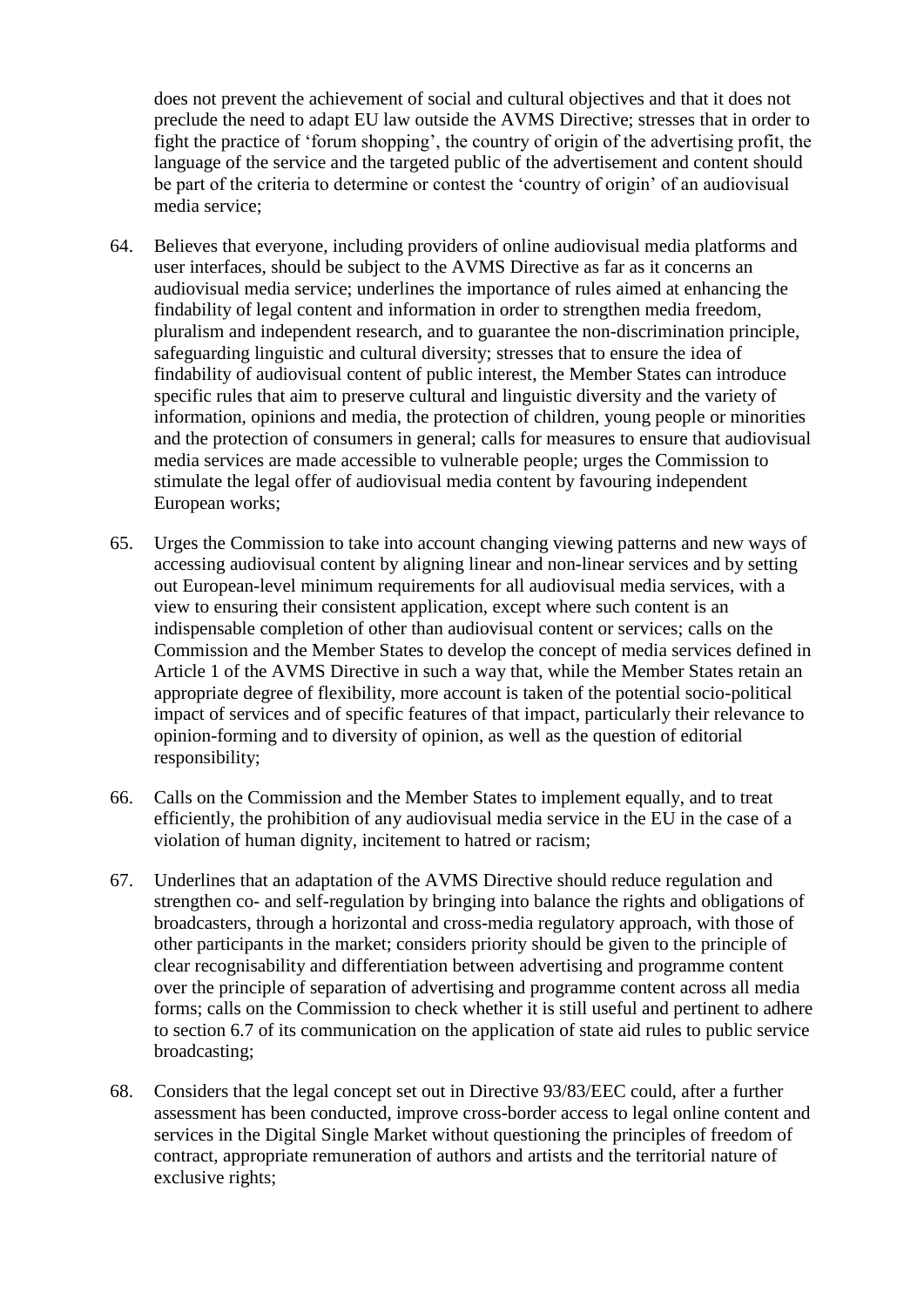## *3.3. A fit-for-purpose regulatory environment for platforms and intermediaries*

## *3.3.1.Role of online platforms*

- 69. Urges the Commission to examine whether potential issues related to online platforms could be resolved by proper and full implementation of existing legislation and effective enforcement of EU competition law in order, to ensure a level playing field and fair and effective competition between online platforms and to avoid the creation of monopolies; calls on the Commission to maintain an innovation-friendly policy towards online platforms that facilitates market entry and fosters innovation; considers that transparency, non-discrimination, facilitation of switching between platforms or online services enabling consumer choice, access to platforms, and identifying and addressing barriers to the emergence and scale-up of platforms should be priorities;
- 70. Notes in addition that the provisions of the E-Commerce Directive have been subsequently enhanced by the Unfair Commercial Practices Directive, the Consumer Rights Directive and other components of the consumer acquis, and that these directives need to be properly enforced and apply as much to traders using online platforms as to traders in traditional markets; calls on the Commission to work with all stakeholders and Parliament to introduce clear guidance on the applicability of the consumer acquis to traders using online platforms and, where necessary, assistance to Member State consumer protection authorities to properly enforce consumer law;
- 71. Appreciates the Commission's initiative to analyse the role of online platforms in the Digital Economy as part of the Digital Single Market Strategy, as it will affect several upcoming legislative proposals; believes that the analysis should serve to identify confirmed and well-defined problems within specific business areas and possible gaps in terms of consumer protection, and to distinguish between online services and online service providers; emphasises that platforms dealing with cultural goods, especially audiovisual media, have to be treated in a specific manner that respects the UNESCO convention on the protection and promotion of the diversity of cultural expressions;
- 72. Asks the Commission to report to Parliament in the first quarter of 2016 on the results of the relevant consultations and to ensure a consistent approach in upcoming legislative revisions; cautions against creating market distortions or barriers to market entry for online services by introducing new obligations to cross-subsidise particular legacy business models;
- 73. Stresses that the limited liability of intermediaries is essential to the protection of the openness of the internet, fundamental rights, legal certainty and innovation; recognises in this respect that the provisions on intermediary liability in the e-Commerce Directive are future-proof and technologically neutral;
- 74. Draws attention to the fact that to benefit from a limitation of liability the provider of an information society service, upon obtaining actual knowledge or awareness of illegal activities, has to act expeditiously to remove or to disable access to the information concerned; asks the Commission to ensure uniform implementation of this provision in compliance with the Charter of Fundamental Rights in order to avoid any privatisation of law enforcement and to ensure that adequate and reasonable measures are taken against the sale of illicit content and goods;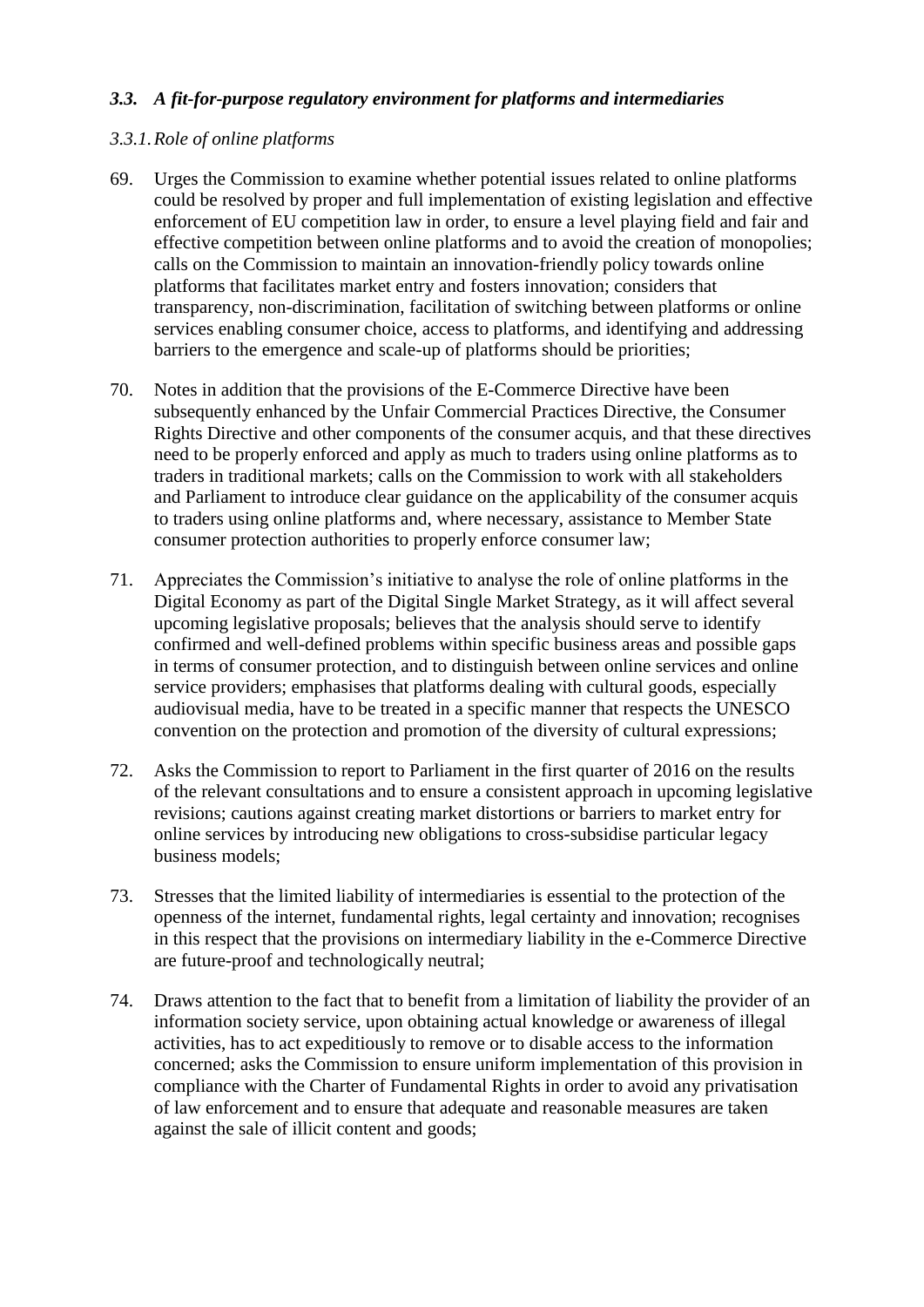- 75. Considers that, in view of the rapidly evolving markets and the diversity of platforms ranging from non-profit platforms to B2B platforms and encompassing different services, sectors and a vast variety of actors, there is no clear definition of platforms, and a 'one-size-fits-all' approach could seriously impede innovation and put European companies at a competitive disadvantage in the global economy;
- 76. Takes the view that some online intermediaries and online platforms generate income from cultural works and content, but this income may not always be shared with the creators; calls on the Commission to consider evidence-based options to address any lack of transparency and transfer of value from content to services that will make it possible for authors, performers and right holders to be fairly remunerated for the use of their work on the internet without hampering innovation;
- *3.3.2.New opportunities offered by the sharing economy*
- 77. Welcomes the increased competition and consumer choice arising from the sharing economy, as well as opportunities for job creation, economic growth, competitiveness, a more inclusive job market and a more circular EU economy through the more efficient use of resources, skills and other assets; urges the Commission and Member States to support the further development of the sharing economy by identifying artificial barriers and relevant legislation hindering its growth;
- 78. Encourages the Commission to analyse, in the framework of the sharing economy, how to strike a balance between empowering and protecting consumers and, where clarification is needed, to ensure the adequacy of the consumer-related legislation framework in the digital sphere, including in cases of possible abuses, and to also determine where ex-post remedies are sufficient or more effective;
- 79. Notes that it is in the self-interest of companies utilising these new business models based on reputation and trust to adopt measures to discourage illegal activities while providing new consumer safety features;
- 80. Encourages the Commission to set up a stakeholder group in charge of promoting best practices in the sharing economy sector;
- 81. Calls on the Member States to ensure that employment and social policies are fit for purpose for digital innovation, entrepreneurship, and the growth of the sharing economy and its potential for more flexible forms of employment, by identifying new forms of employment and assessing the need for the modernisation of social and employment legislation so that existing employment rights and social welfare schemes can also be maintained in the digital world of work; highlights that the provision of social security is a Member State competence; asks the Commission to identify and facilitate exchanges of best practices in the EU in these areas and at international level;

## *3.3.3.Combatting illegal content on the internet*

82. Calls on the Commission to advance policies and a legal framework to tackle cybercrime and illegal content and materials on the internet, including hate speech, that will be in full compliance with fundamental rights as set out in the Charter of Fundamental Rights of the European Union, in particular the right to freedom of expression and information, with existing EU or Member State legislation and with the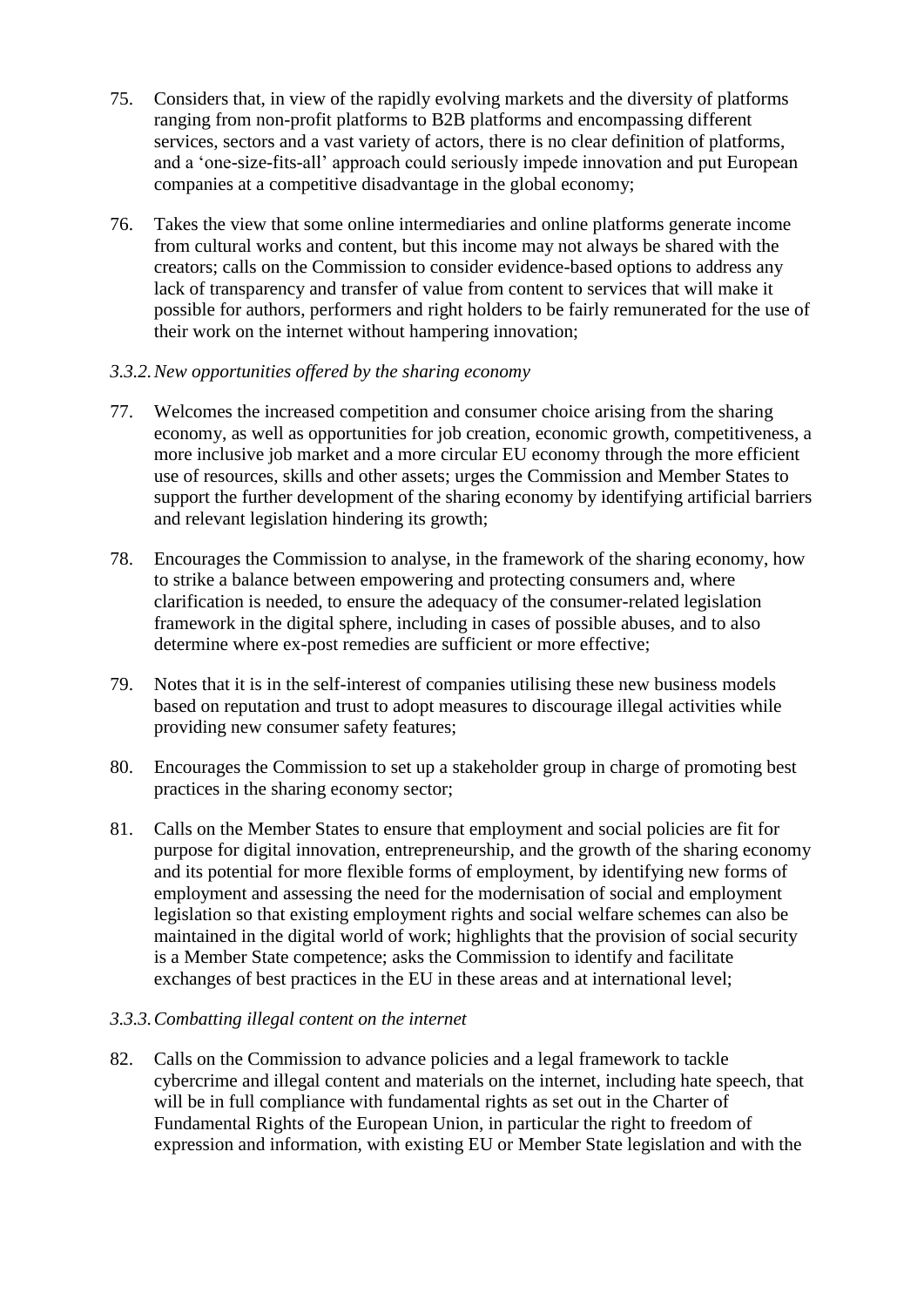principles of necessity, proportionality, due legal process and the rule of law; considers that, in order to achieve that goal, it is necessary to:

- provide consistent and efficient law enforcement tools for European and national police agencies and law enforcement authorities,
- provide clear guidelines on how to tackle illegal content online, including hate speech,
- support public-private partnerships and dialogue between public and private entities, in compliance with existing EU legislation,
- clarify the role of intermediaries and online platforms with respect to the Charter of Fundamental Rights of the European Union,
- ensure that the creation within Europol of the European Union Internet Referral Unit (EU IRU) is founded on a legal basis that is appropriate for its activities,
- ensure special measures to combat the sexual exploitation of children online and effective cooperation between all stakeholders to guarantee the rights and protection of children on the internet and encourage initiatives that strive to make the internet safe for children, and
- cooperate with the relevant stakeholders in promoting education and awarenessraising campaigns;
- 83. Welcomes the Commission's action plan to modernise the enforcement of intellectual property rights online with regard to commercial-scale infringement; considers that copyright enforcement as laid down in Directive 2004/48/EC is extremely important and that copyright and related rights are only as effective as the enforcement measures in place to protect them;
- 84. Highlights that the EU faces a significant number of IPR infringements; emphasises the role of the European Observatory on Infringements of Intellectual Property Rights to provide reliable data and objective analysis of the impacts of infringements on economic actors; calls for an effective, sustainable, proportionate and modernised approach to the enforcement, implementation and protection of intellectual property rights online, particularly with regard to commercial-scale infringement;
- 85. Notes that in some cases copyright infringements may result from difficulty in finding legally available desired content; calls, therefore, for a wider range of user-friendly legal offers to be developed and promoted to the public;
- 86. Welcomes the 'follow the money' approach and encourages the actors in the supply chain to take coordinated and proportionate actions to fight infringements of intellectual property rights on a commercial scale, building on the practice of voluntary agreements; emphasises that the Commission, together with Member States, should promote awareness and due diligence along the supply chain and encourage the exchange of information and best practices, as well as enhanced public and private sector cooperation; insists that any measures should be justified, coordinated and proportionate and include the possibility of effective and user-friendly remedies for adversely affected parties; considers it necessary to raise consumer awareness of the consequences of infringement of copyright and related rights;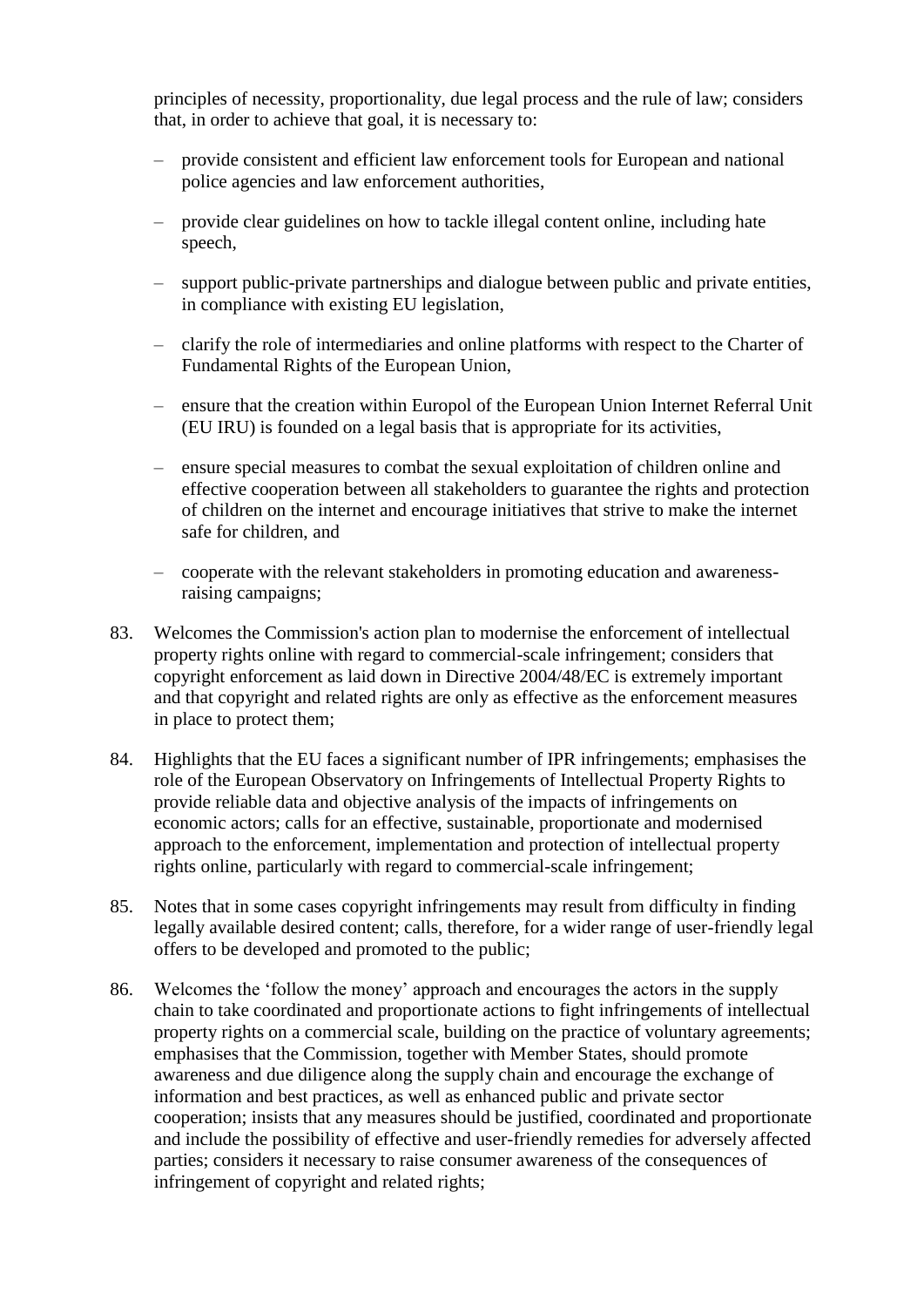## *3.4. Reinforcing trust and security in digital networks, industries, services and infrastructures and in the handling of personal data*

- 87. Considers, in order to ensure trust and security in digital services, data-driven technologies, IT and payment systems, critical infrastructure and online networks, that increased resources are required as well as cooperation between the European cybersecurity industry, the public and private sector, in particular via research cooperation including Horizon 2020, and public-private partnerships; supports the sharing of Member States' best practices in PPPs in this area;
- 88. Calls for efforts to improve resilience against cyber-attacks, with an increased role for ENISA in particular, to increase risk awareness and knowledge of basic security processes among users, particularly SMEs, to ensure that companies have basic levels of security, such as end-to-end encryption of data and communications and software updates, and to encourage the use of the security-by-design concept;
- 89. Considers that software providers should better promote the security advantages of open source software and security-related software upgrades to users; calls on the Commission to explore an EU-wide coordinated vulnerability disclosure programme, including the repair of known software vulnerabilities, as a remedy against the abuse of software vulnerabilities and security and personal data breaches;
- 90. Believes that the swift adoption of a fit-for-purpose NIS directive is needed to provide an EU coordinated approach on cybersecurity; considers that a more ambitious level of cooperation among Member States and relevant institutions and bodies in the EU, and the exchange of best practices, is essential for further digitalisation of the industry, while ensuring the protection of EU fundamental rights, particularly data protection;
- 91. Highlights the fact that the fast-growing number of attacks on networks and acts of cybercrime calls for a harmonised response from the EU and its Member States with a view to ensuring a high level of network and information security; believes that providing security on the internet entails the protection of networks and critical infrastructure, ensuring the ability of law enforcement agencies to fight crime, including terrorism, violent radicalisation and sexual abuse and sexual exploitation of children online, and use of data that are strictly necessary to fight crime online and offline; stresses that security, thus defined, together with protection of fundamental rights in cyberspace, is crucial to reinforcing trust in digital services and is therefore a necessary basis for establishing a competitive digital single market;
- 92. Recalls that tools such as encryption are useful to citizens and businesses as a means of ensuring privacy and at least a basic level of communications security; condemns the fact that it can also be used for criminal purposes;
- 93. Welcomes the European Cybercrime Centre (EC3) within Europol which contributes to faster reactions in the event of cyber-attacks; calls for a legislative proposal to reinforce EC3's its mandate, and calls for swift transposition of Directive 2013/40/EU of 12 August 2013 on attacks against information systems;
- 94. Notes that the revelations of electronic mass surveillance have shown the need to regain citizens' trust in the privacy, safety and security of digital services, and underlines, in this connection, the need for strict compliance with existing data protection legislation and respect for fundamental rights when processing personal data for commercial or law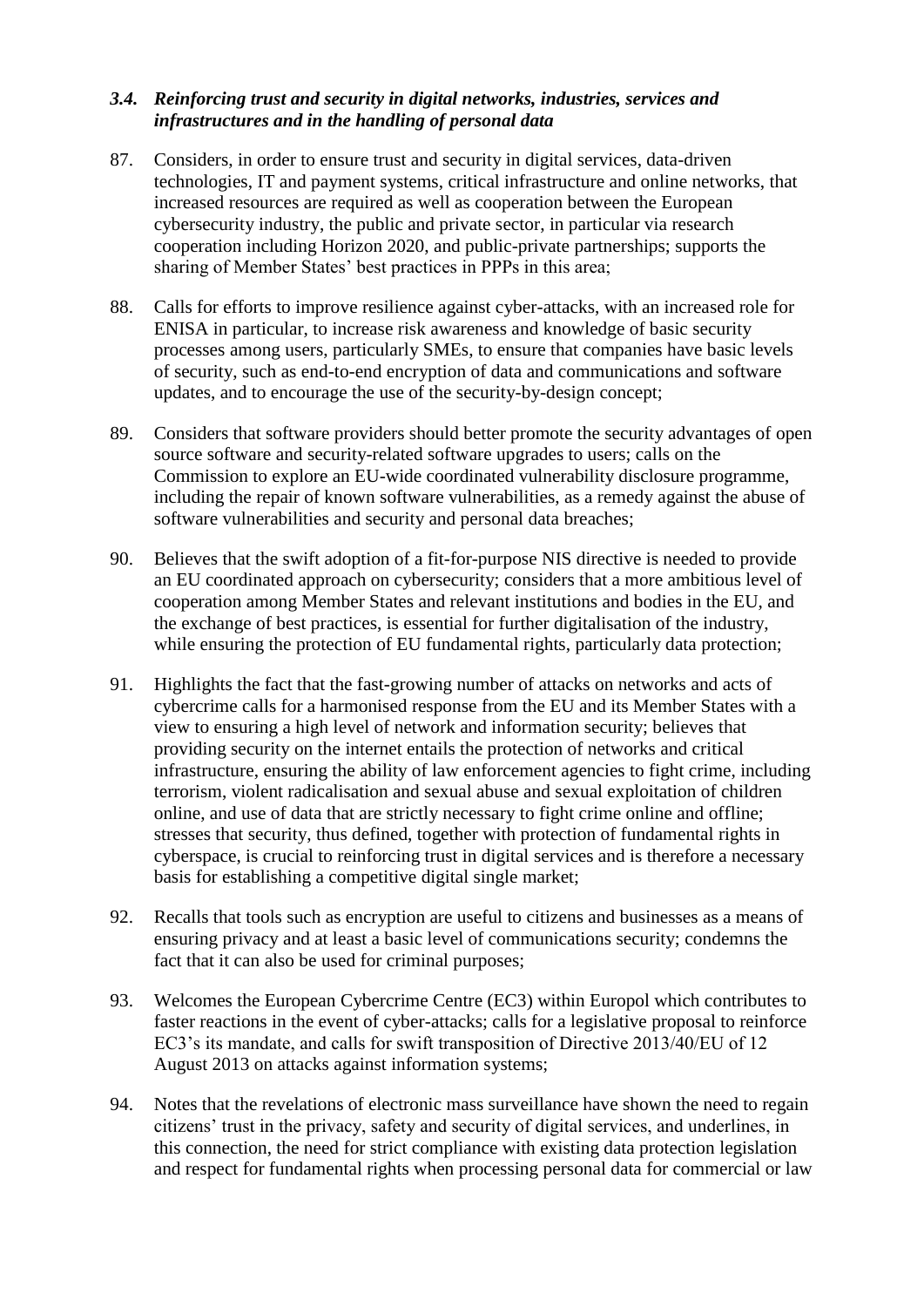enforcement purposes; recalls, in this context, the importance of existing tools such as mutual legal assistance treaties (MLATs), which respect the rule of law and decrease the risk of improper access to data that are stored in foreign territory;

95. Reiterates that, under Article 15(1) of the Directive on electronic commerce (2000/31/EC), 'Member States shall not impose a general obligation on providers' of transmission, storage and hosting services 'to monitor the information which they transmit or store, nor a general obligation actively to seek facts or circumstances indicating illegal activity'; reiterates, in particular, that the Court of Justice of the European Union, in its Judgments C-360/10 and C-70/10, rejected measures for the 'active monitoring' of almost all users of the services concerned (internet access providers in one case, a social network in the other) and specified that any injunction requiring a hosting services provider to undertake general monitoring should be precluded;

## *4. MAXIMISING THE GROWTH POTENTIAL OF THE DIGITAL ECONOMY*

- 96. Believes that, in light of the central importance of European industry and of the digital economy growing much faster than the rest of the economy, the digital transformation of industry is essential for the competitiveness of the European economy and its energy transition, but can only be successful if European companies understand its significance in terms of increased efficiency and access to untapped potential, with more integrated and connected value chains able to respond quickly and flexibly to consumer demands;
- 97. Calls on the Commission to develop a digital transformation plan without delay, including the modernisation of legislation and the use of relevant instruments for investment in R&D and infrastructure, to support the digitalisation of industry in all sectors, such as the manufacturing, energy, transport and retail sectors, by encouraging the adoption of digital technologies and end-to-end connectivity in value chains, as well as innovative services and business models;
- 98. Considers that the regulatory framework should enable industries to embrace and anticipate those changes in order to contribute to job creation, growth and regional convergence;
- 99. Calls, in addition, for a special focus on SMEs, including in particular a possible review of the Small Business Act, as their digital transformation is imperative for competitiveness and job creation in the economy and for closer cooperation between established companies and start-ups that could lead to a more sustainable and competitive industrial model and the emergence of global leaders;
- 100. Reiterates the importance of the European Satellite Navigation Systems, in particular Galileo and Egnos, for the development of the Digital Single Market with regard to the data position and time stamping for Big Data and Internet of Things applications;

#### *4.1. Building a data economy*

101. Considers that a data-driven economy is key to economic growth; emphasises the opportunities that new ICT technologies such as Big Data, cloud computing, the Internet of Things, 3D-printing and other technologies can bring to the economy and society, especially if integrated with other sectors such as energy, transport and logistics, financial services, education, retail, manufacturing, research or health and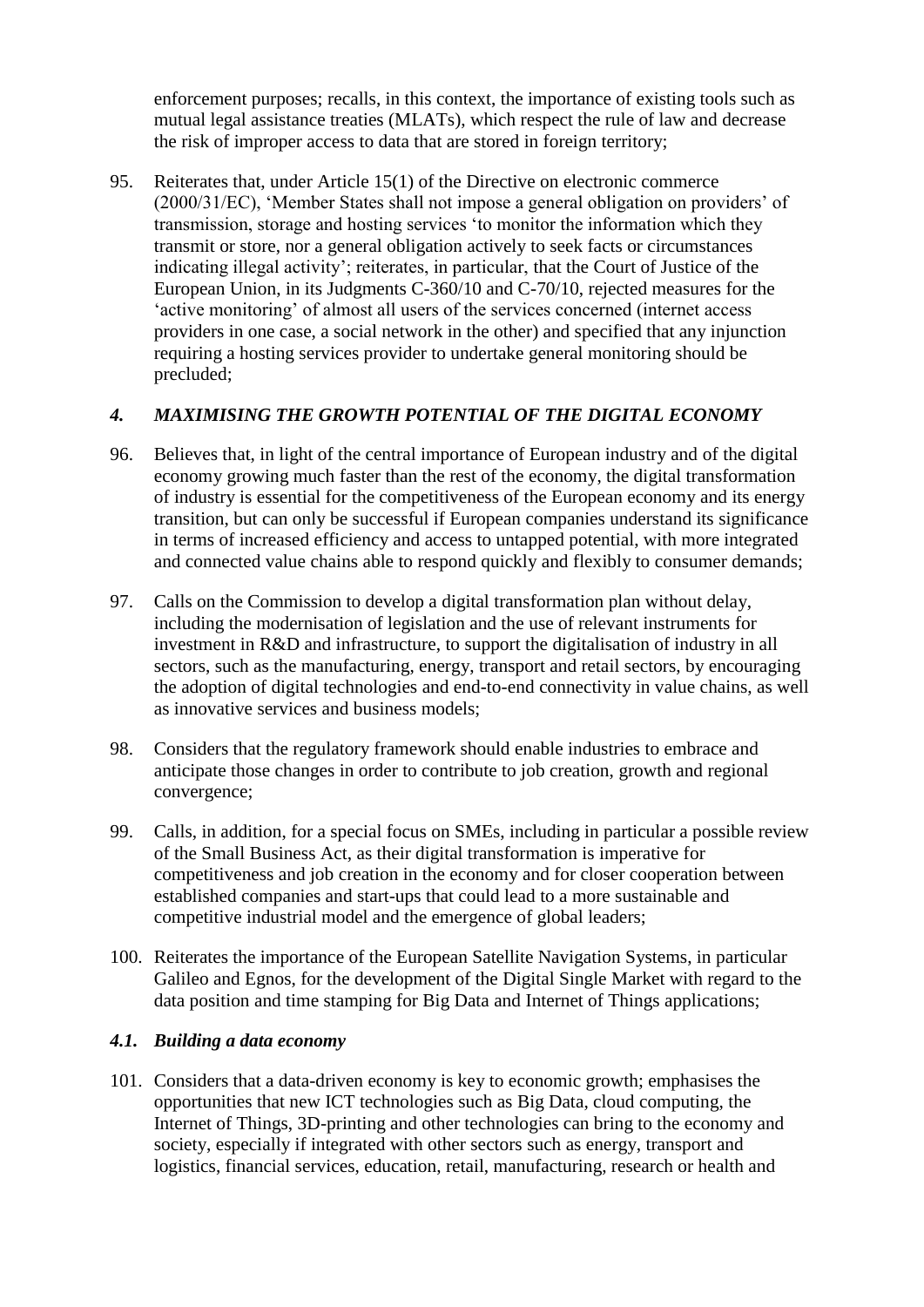emergency services, and if used by public authorities to develop smart cities, better manage resources and improve environmental protection; highlights in particular the opportunities offered by energy sector digitalisation, with smart meters, smart grids and data hubs for more efficient and flexible energy production; underlines the importance of public-private partnerships and welcomes Commission initiatives in this respect;

- 102. Calls on the Commission to investigate the possibility of making every scientific research project which is at least 50 % funded by public funding accessible and free in digital form within a reasonable timeframe which will not jeopardise economic and social gains, including the use of publishing houses in this matter;
- 103. Calls on the Commission to carry out, by March 2016, a broad and transparent review on Big Data involving all relevant experts, including researchers, civil society and the public and private sectors, aimed at anticipating the needs of big data technologies and for computing infrastructure, in particular European supercomputers, including better conditions under the non-regulatory and existing regulatory framework for growth and innovation in this sector, and at maximising opportunities and addressing potential risks and challenges to build trust relating, for example, to access to data, security and data protection;
- 104. Calls for the development of a future-proof and technologically neutral European approach and further integration of the single market related to the Internet of Things and the industrial internet, with a transparent standard-setting and interoperability strategy, and the reinforcement of trust in these technologies through security, transparency and privacy by design and by default; welcomes the 'free flow of data' initiative that should, following a comprehensive assessment, clarify rules on the use, access to and ownership of data, taking into account concerns about the impact of data localisation requirements on the functioning of the single market, and facilitate switching between data service providers to prevent lock-in and market distortions;
- 105. Believes public administrations should have open government data by default; urges that progress be made on the degree and pace of releasing information as open data, on identifying key datasets to be made available and on promoting the re-use of open data in an open form, on account of their value for the development of innovative services, including cross-border solutions, transparency, and benefits for the economy and society;
- 106. Acknowledges the growing concern of EU consumers about the use and protection of personal data by online service providers, as this is key in building consumers' trust in the digital economy; underlines the important role active consumers play in fostering competition; stresses thereby the importance for consumers to be better informed of the use of their data, in particular in the case of services supplied in exchange for data, and of their right to data portability; urges the Commission to clarify data control and data portability rules in accordance with the key principle that citizens should be in control of their data;
- 107. Believes that compliance with data protection legislation and effective privacy and security safeguards as set in the General Data Protection Regulation, including special provisions regarding children as vulnerable consumers, are crucial for building the trust of citizens and consumers in the data-driven economy sector; stresses the need to raise awareness of the role of data and the meaning of data-sharing for consumers as regards their fundamental rights within the economy, and to lay down rules on data ownership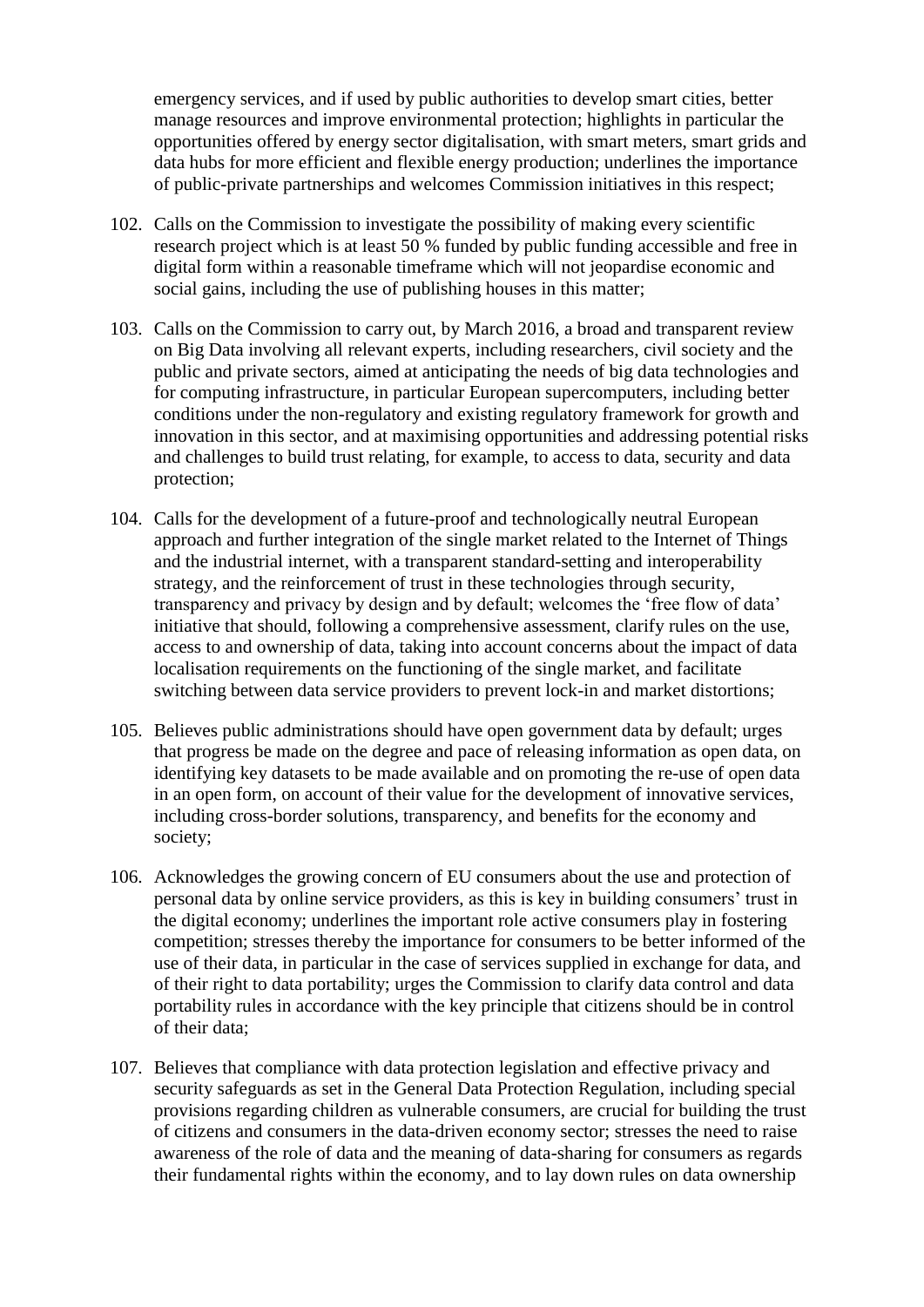and citizens' control over their personal data; underlines the role of personalisation of services and products that should be developed in compliance with data protection requirements; calls for the promotion of privacy by default and by design, which could also have a positive impact on innovation and economic growth; stresses the need to ensure a non-discriminatory approach to all data processing; underlines the importance of a risk-based approach, which helps avoid any unnecessary administrative burden and provides legal certainty, especially for SMEs and start-ups, as well as democratic oversight and constant monitoring by public authorities; stresses that personal data need special protection and recognises that putting in place additional safeguards, such as pseudonymisation or anonymisation, can enhance protection where personal data are used by Big Data applications and online service providers;

108. Notes that the Commission's evaluation of the Directive on Databases considers this directive an impediment to the development of a European data-driven economy; calls on the Commission to follow-up on policy options to abolish Directive 96/9/EC;

#### *4.2. Boosting competitiveness through interoperability and standardisation*

- 109. Considers that the European ICT standardisation plan and revision of the interoperability framework, including the Commission's mandates to European standardisation organisations, should be part of a European digital strategy to create economies of scale, budget savings and improved competitiveness for European companies, and to increase cross-sectoral and cross-border interoperability of goods and services through the faster definition, in an open and competitive way, of voluntary, market-driven and global standards that are easily implemented by SMEs; encourages the Commission to ensure that standardisation processes include all relevant stakeholders, attract the best technologies and avoid the risk of creating monopolies or closed value chains, especially for SMEs and start-ups, and to actively promote European standards internationally in light of the global nature of ICT standardisation initiatives;
- 110. Urges the Commission and the Council to increase the share of free and open source software and its reuse in and between public administrations as a solution to increase interoperability;
- 111. Notes that the Commission is currently consulting with relevant stakeholders on the establishment of an in-vehicle interoperable, standardised, secure and open-access platform for possible future applications or services, as requested by the Parliament in the e-Call Regulation; calls on the Commission to ensure that this platform will not restrict innovation, free competition and consumer choice;
- 112. Calls on the Commission, taking into account rapid innovation in the transport sector, to develop a coordinated strategy on connectivity in the transport sector and, in particular, to establish a regulatory framework for connected vehicles to ensure interoperability with different services, including remote diagnostics and maintenance, and applications in order to uphold fair competition and to satisfy a strong need for products which comply with cyber-security and data protection requirements, but also to ensure the physical security of passengers; believes that partnerships between the automotive and telecom industries are needed to ensure that connected vehicles and connected vehicle infrastructure are developed on the basis of common standards across Europe;

#### *4.3. An inclusive e-society*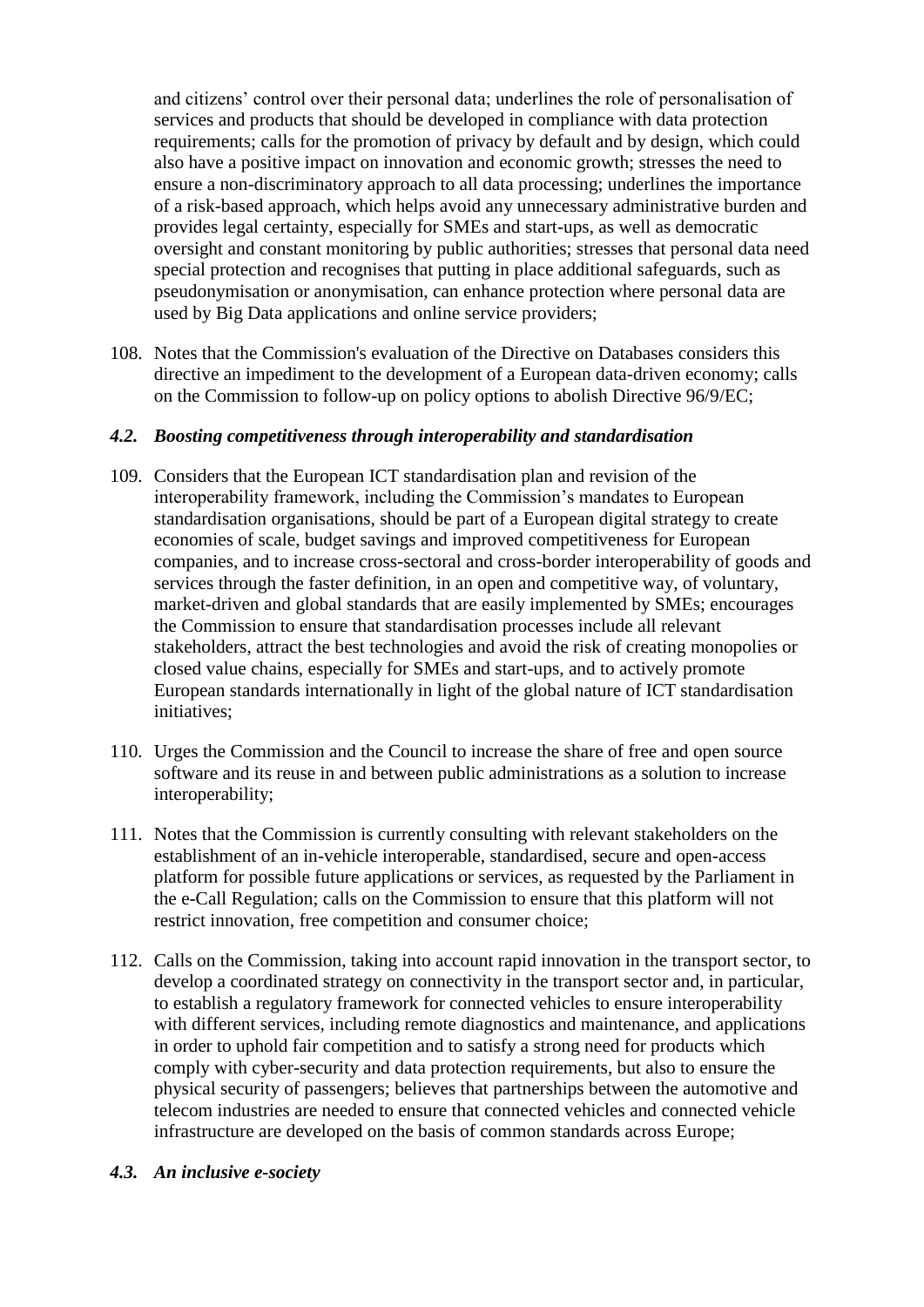- 113. Notes that the internet and ICT have an enormous impact on the emancipation of women and girls; acknowledges that female participation in the EU digital sector has a positive impact on European GDP; recognises the significant potential of female innovators and entrepreneurs and the role they can play in digital transformation; underlines the need to overcome gender stereotypes, and fully supports and encourages a digital entrepreneurial culture for women, as well as their integration and participation in information society;
- 114. Recognises the potential of the Digital Single Market to ensure accessibility and participation for all citizens, including people with special needs, elderly people, minorities and other citizens belonging to vulnerable groups, regarding all aspects of the digital economy, including products and services protected by copyright and related rights, especially by the development of an inclusive e-society and ensuring that all egovernment and e-administration programmes are fully accessible; is deeply concerned by the lack of progress in ratification of the Marrakesh Treaty and urges its ratification as soon as possible; underlines, in this context, the urgency of swift adoption of the proposal for a directive on the accessibility of public sector bodies' websites;

#### *4.3.1.Digital skills and expertise*

- 115. Draws attention to the fact that the mismatch between supply and demand with regard to skills is a problem for the development of the digital economy, the creation of jobs and the competitiveness of the Union, and calls on the Commission, as a matter of urgency, to develop a skills strategy which can tackle this shortage; calls on the Commission to use appropriations from the Youth Employment Initiative to support associations (grassroots movements) which teach disadvantaged young people digital skills; calls on Member States to provide support by making premises available;
- 116. Calls on the Commission and the Member States to promote media literacy and internet literacy for all EU citizens, in particular vulnerable people, through initiatives and coordinated action and investment in the creation of European networks for the teaching of media literacy; stresses that the ability to use media independently and critically, and the handling of information overload, represents a lifelong learning task across generations that is subject to constant change to enable all generations to manage the appropriate and autonomous handling of information overload; points out that as job and skills profiles become more complex, new demands – especially regarding information and communications technology (ICT) skills – are being placed on training, as well as on further education and life-long learning;
- 117. Encourages the Member States to integrate the acquisition of digital skills into school curricula, to improve the necessary technical equipment and to promote cooperation between universities and technical colleges with the aim of developing common e-Learning curricula that are, recognised in the ECTS system; stresses that education and training curricula must aim at developing a critical thinking approach to the use and thorough understanding of new media, digital and information devices and interfaces, so that people can be active users of these new technologies and not simply end users; underlines the importance of proper training for teachers in digital skills, in how to teach these skills efficiently, including the success of play-based digital learning, and in how to use them to support the learning process in general by making mathematics, IT, science and technology more attractive; calls on the Commission and the Member States to step up research into the effects of digital media on cognitive skills;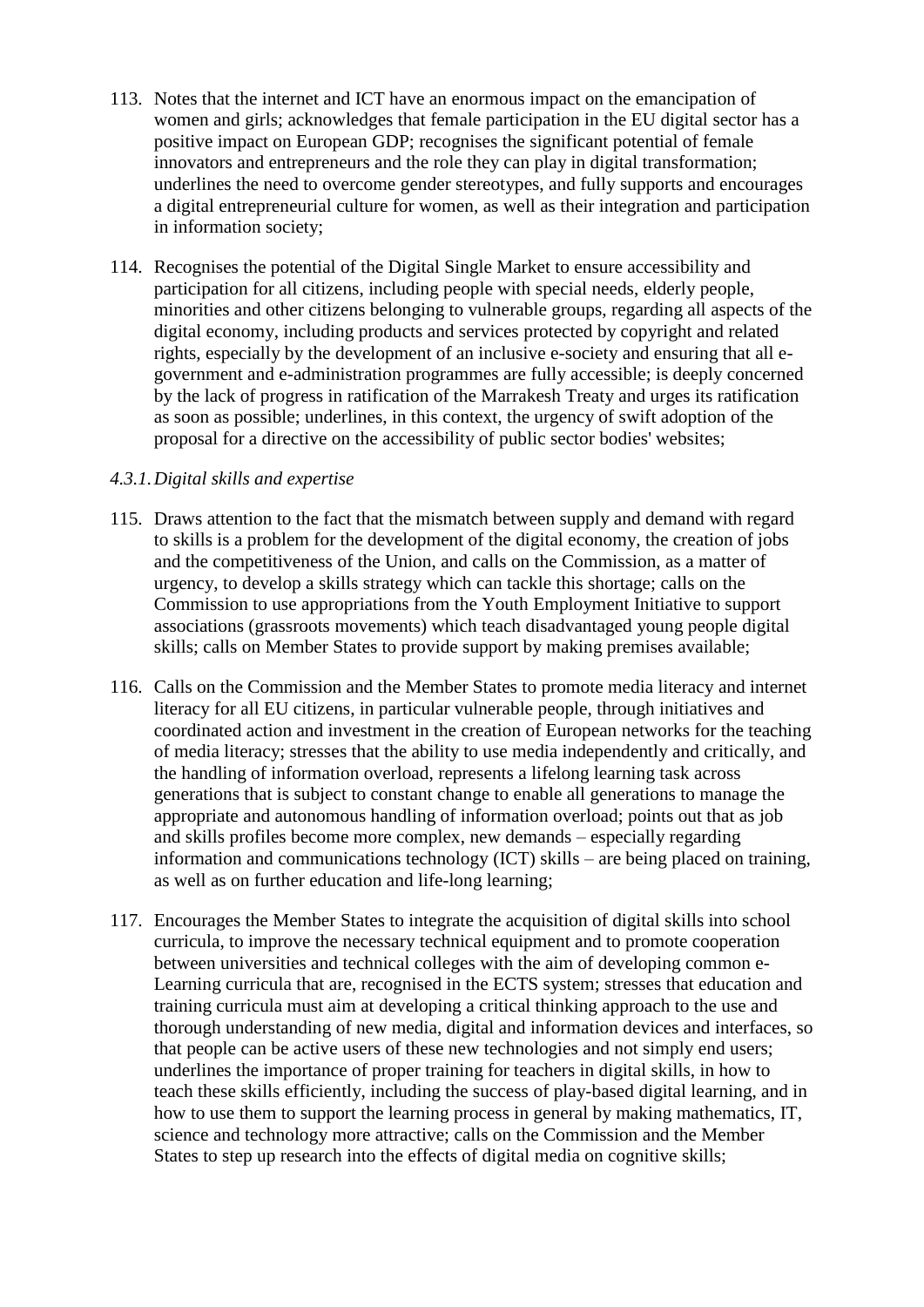- 118. Notes that public and private investment, and new funding opportunities in vocational education and lifelong learning, is necessary to ensure that workers, especially less qualified workers, are equipped with the right skills for the digital economy; calls on the Commission and Member States, together with private industry, to develop easily accessible, standardised and certified on-line training courses and innovative and accessible e-skills training programmes in order to teach participants a minimum of digital skills; encourages Member States to make these on-line courses an integral part of the Youth Guarantee; encourages the Commission and the Member States to create the basis for mutual recognition of digital skills and qualifications by establishing a European certificate or grading system, following the example of the European common framework of reference for language learning and teaching; stresses that cultural diversity in Europe, as well as multilingualism, benefits from cross-border access to content;
- 119. Welcomes the establishment of the Europe-wide grand coalition for digital jobs, encourages businesses to join and urges the Commission and Member states to facilitate the active participation of SMEs; welcomes the Commission's thoughts on constructing new knowledge storage systems for the public sector by means of cloud technologies and text and data mining that are certified and secured under data protection law; takes the view that using such technologies calls for special training efforts in the library, archiving and documentation professions; calls for digital forms of collaborative work and communication – using and developing CC licences – to be taught and applied across national and linguistic borders in education and training, and in public research establishments, and to be promoted in public procurement procedures; notes the vital role of dual training;
- 120. Notes that public and private investment in vocational education and lifelong learning is necessary in order to ensure that the EU workforce, including the 'digital workforce' working in non-standard forms of employment, is equipped with the right skills for the digital economy; notes that some Member States have introduced rights which guarantee workers minimum entitlements to paid educational leave as a measure to improve workers' access to education and training;

#### *4.3.2.e-government*

121. Believes that the development of e-administration is a priority for innovation, as it has a leverage effect on all sectors of the economy and enhances efficiency, interoperability and transparency, reduces costs and the administrative burden, allows for better cooperation between public administrations, and provides better, more user-friendly and personalised services for all citizens and businesses in view of the opportunities offered by digital social innovations; urges the Commission to lead by example in the field of egovernment and to develop, together with the Member States, an ambitious and comprehensive e-government action plan; believes that this action plan should be based on users' needs and best practices, including benchmarks for progress, a step-by-step sectoral approach to apply the 'once only principle' in public administrations according to which citizens and businesses should not be asked for information already provided to a public authority, whilst ensuring citizens' privacy and a high level of data protection in compliance with the requirements and principles of the EU Data Protection Reform package and fully in line with the Charter of Fundamental Rights, as well as a high level of security regarding these initiatives; considers that it should also ensure the full crossborder deployment of highly encrypted e-ID and e-signatures, in particular with the swift implementation of the eIDAS regulation and the increased online availability of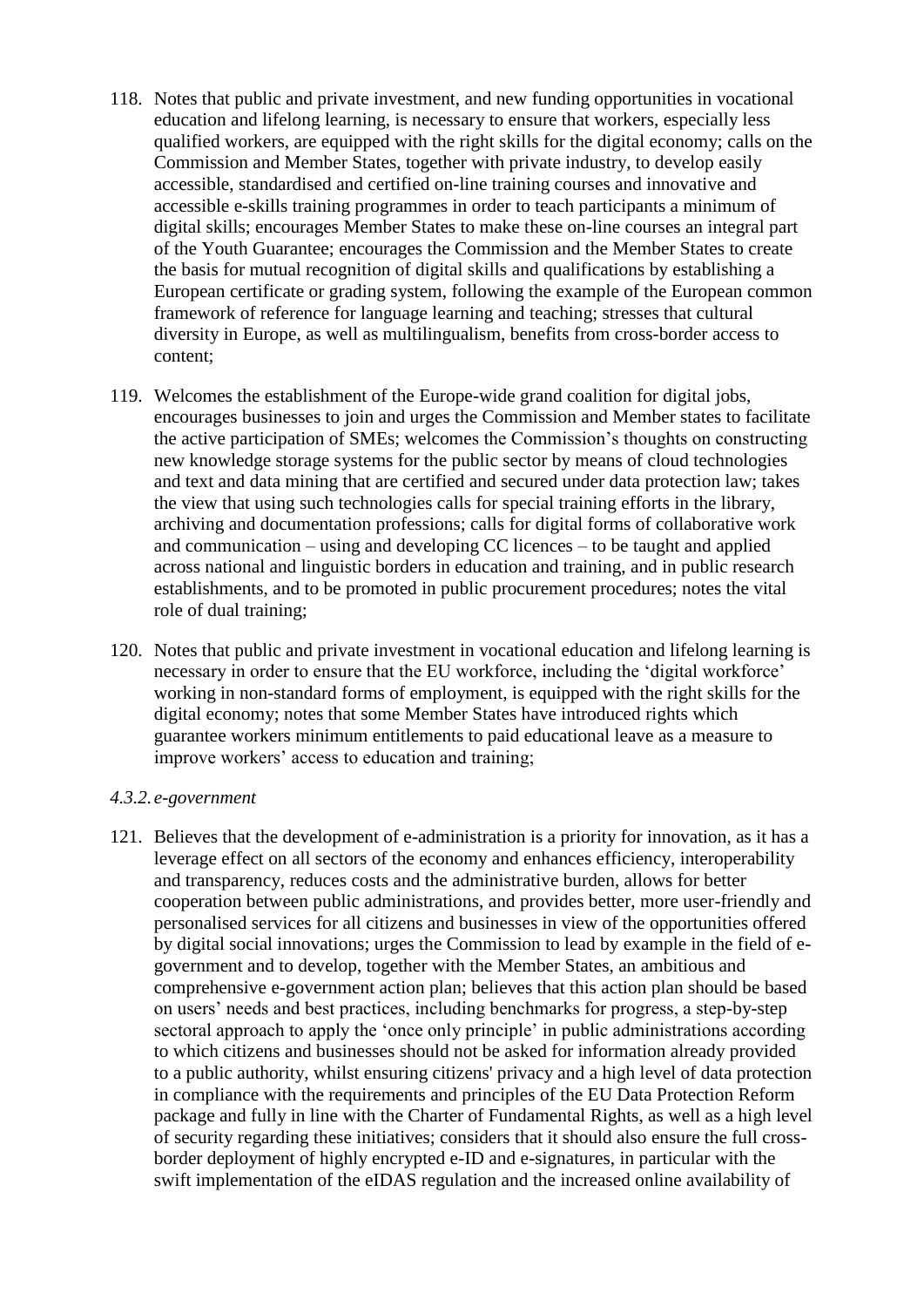public services; stresses the importance for citizens and businesses to have access to interconnected commercial registers;

- 122. Calls for the development of a comprehensive and fully accessible single digital gateway, building upon already existing initiatives and networks, as a single end-to-end digital process for businesses, to set up and operate across the EU, including the online set-up of the business as well as domain names, the exchange of compliance information, recognition of e-invoices, filing taxes, a simplified online VAT scheme, online information on product compliance, the hiring of resources and posting of workers, consumer rights, access to consumer and business networks, notification procedures and dispute settlement mechanisms;
- 123. Further calls on the Commission and Member States to ensure the full implementation of the Points of Single Contact, as established by the Service Directive, and to take all necessary measures to guarantee their efficient functioning, thus unlocking their full potential;
- 124. Is concerned that cloud infrastructures for researchers and universities are fragmented; calls on the Commission, in cooperation with all relevant stakeholders, to set up an action plan to lead to the establishment of the European Open Science Cloud by the end of 2016, which should seamlessly integrate existing networks, data and highperformance computing systems and e-infrastructure services across scientific fields, within a framework of shared policies, standards and investments; believes that it should serve as a stimulus to the development of clouds beyond science, to better interconnected innovation centres, start-up ecosystems, and improved cooperation between universities and industry in commercialising technology, in compliance with relevant confidentiality rules, and to facilitating international coordination and cooperation in this field;
- 125. Calls on the Commission and Member States to renew their commitment to the EU 2020 strategy's research and innovation targets as building blocks of a competitive Digital Single Market, economic growth and job creation, with a comprehensive approach to Open Science, Open innovation, Open data and knowledge transfer; considers that this should include a revised legal framework for text and data mining for scientific research purposes, the increased use of free and open source software, particularly in educational establishments and public administrations, and easier access for SMEs and start-ups to Horizon 2020 funding adapted to the short innovation cycles of the ICT sector; stresses in this respect the importance of all relevant initiatives, from public-private partnerships and innovation clusters to European technology and science parks, notably in less industrialised European regions, and accelerator programmes for start-ups and joint technology platforms, as well as the ability to license standardessential patents effectively, within the restraints of EU competition law, under FRAND licensing terms, in order to preserve R&D and standardisation incentives and foster innovation;
- 126. Urges the Commission to focus on the implementation of the e-procurement provisions, as well as the European Procurement Single Document (PP passport), in order to facilitate overall economic benefits as well as EU market access for all economic operators in compliance with all selection, exclusion and award criteria; stresses the obligation on procuring authorities to provide an indication of the main reasons for their decision not to subdivide contracts into lots in accordance with existing legislation to improve the access of innovative companies and SMEs to procurement markets;